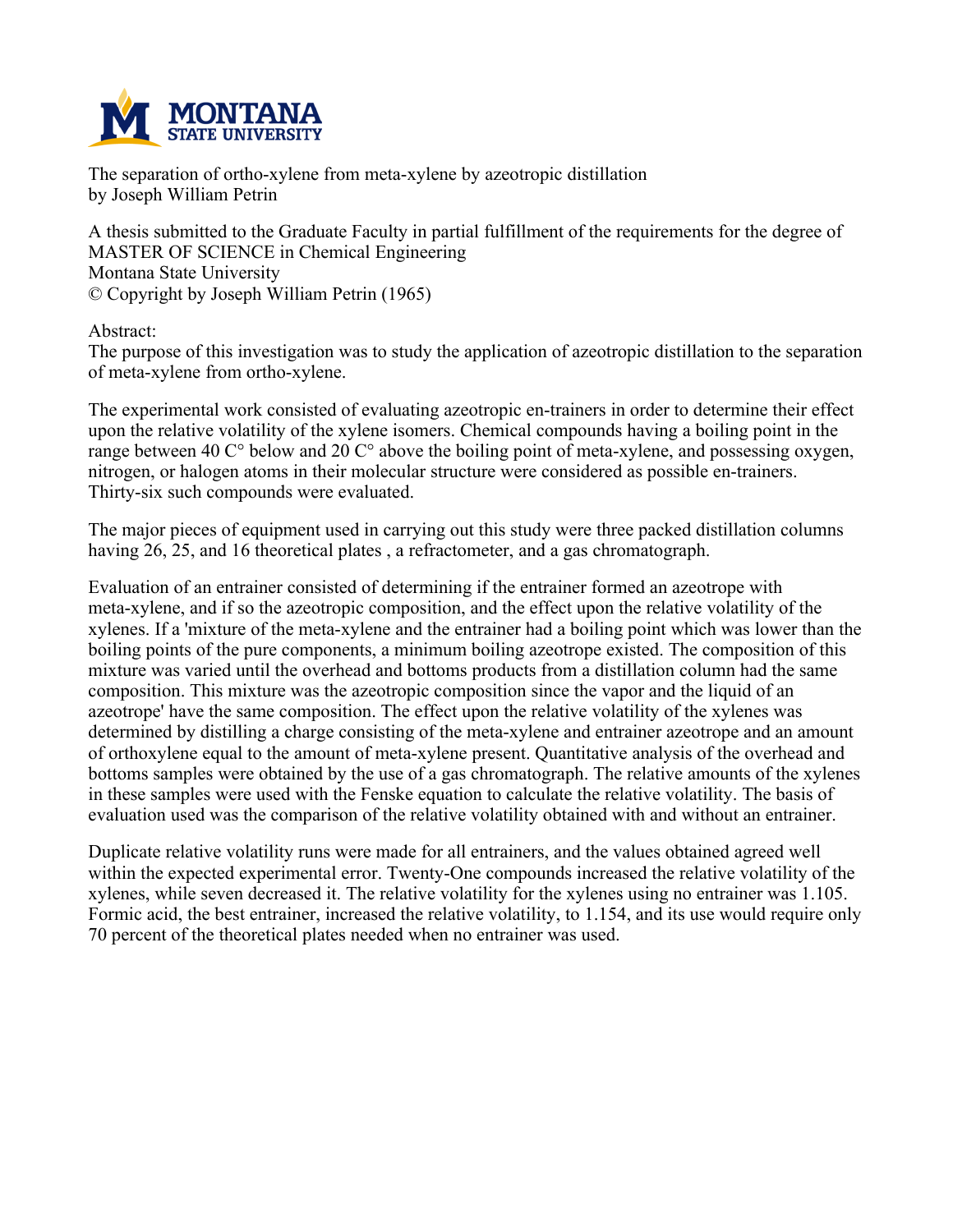## THE SEPARATION OF ORTHO-XYLENE FROM META-XYLENE BY AZEOTROPIC DISTILLATION

 $by$ 

### · JOSEPH W. PETRIN

A thesis submitted to the Graduate Faculty in partial fulfillment of the requirements for the degree

of

MASTER OF SCIENCE

in

Chemical Engineering

Approved:

Head, Ma f Depar tmént

Chairman, Examining Committee

Ass't Dean/, Graduate Division

> MONTANA STATE COLLEGE  $\cdot$  Bozeman, Montana

> > June, 1965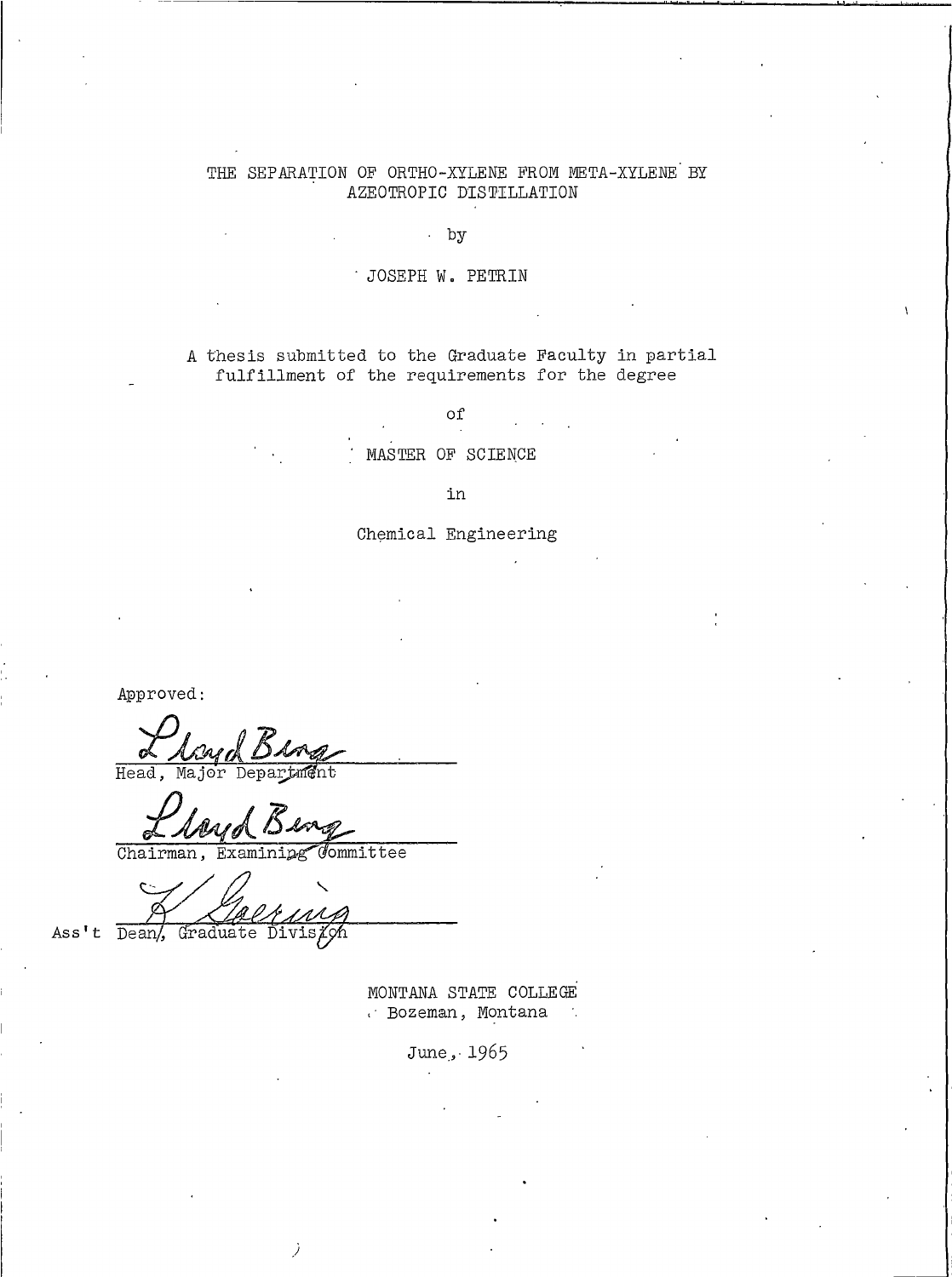## ACKNOWLEDGEMENT

iii

The author wishes to thank Dr. Lloyd Berg, the research advisor, and the other staff members of the Montana State College Chemical Engineering Department for their suggestions and criticisms, which have helped in the completion of this study and the writing of this

thesis.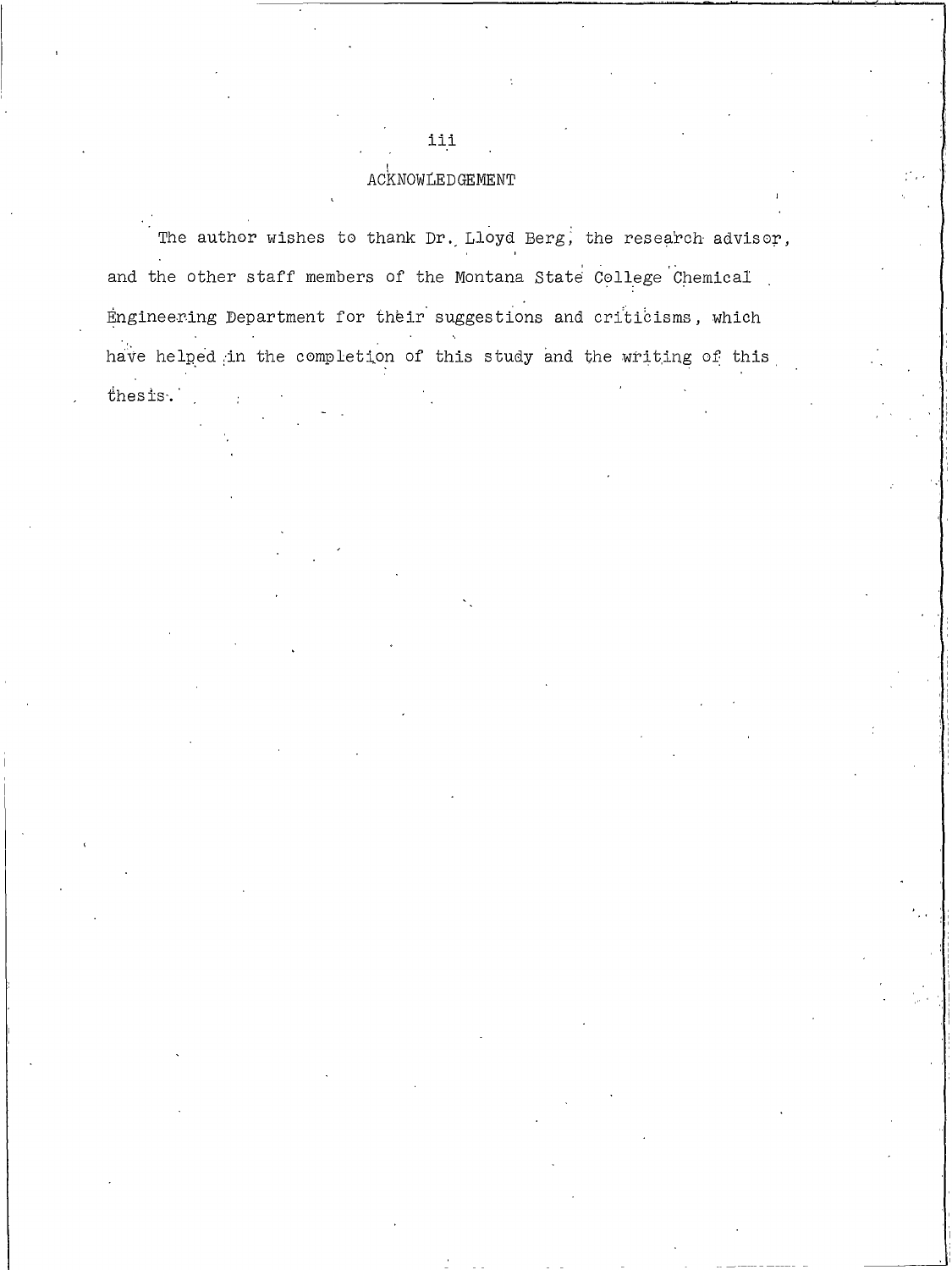$\mathbf{u}$ 

TABLE OF CONTENTS

|                              | $\mathop{\mathrm{PA}}\nolimits \mathop{\mathrm{GE}}$ |
|------------------------------|------------------------------------------------------|
| Abstract                     | Vi                                                   |
| Introduction and Theory      | 1                                                    |
| Research Objectives          | 9                                                    |
| Equipment                    | 10                                                   |
| Azeotropic Entraining Agents | 12                                                   |
| Experimental Procedure       | 14                                                   |
| Discussion of Results        | 17                                                   |
| Conclusions                  | 24                                                   |
| Sample Calculations          | .25                                                  |
| Appendix '                   | 27                                                   |
| Literature Cited             | 38                                                   |
|                              |                                                      |
|                              |                                                      |
|                              |                                                      |
|                              |                                                      |
|                              |                                                      |
|                              |                                                      |
|                              |                                                      |
|                              |                                                      |
|                              |                                                      |
|                              |                                                      |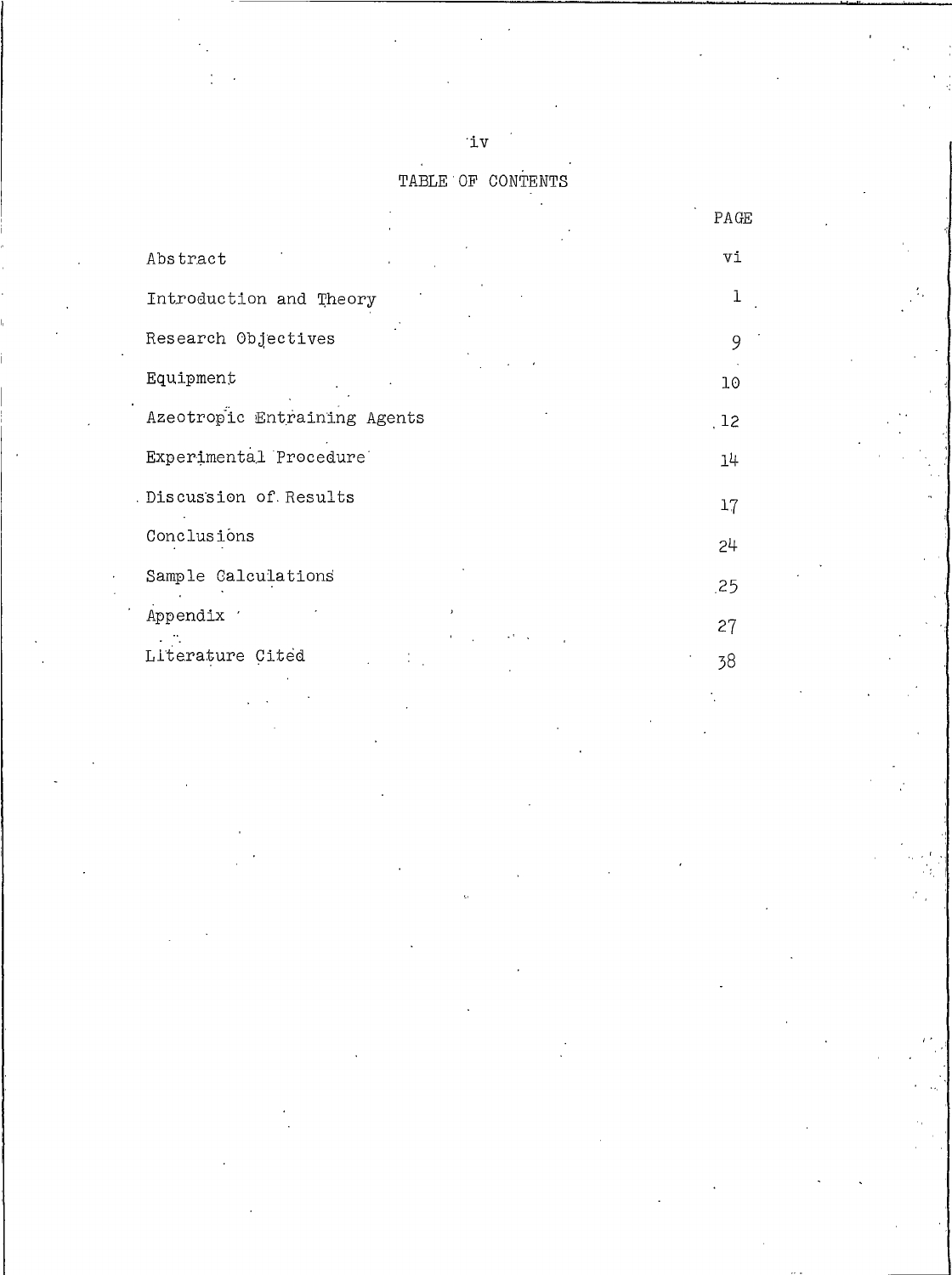## LIST OF TABLES AND FIGURES  $\mathcal{A}^{\text{max}}$  and  $\mathcal{A}^{\text{max}}$

|           |                                                                                                      | Page |
|-----------|------------------------------------------------------------------------------------------------------|------|
| Figure 1  | Distillation Apparatus                                                                               | 28   |
| Figure 2  | Meta-xylene and Ortho-xylene Peaks<br>from Chromatographic Analysis                                  | -29  |
| Figure 3  | Refractive Index Versus Weight Percent<br>Meta-xylene for a System of Acetic<br>Acid and Meta-xylene | 30.  |
| Table I   | Structures and Boiling Points of Entrainers                                                          | 31   |
| Table II  | Azeotropic Data of Meta-xylene with<br>Entrainers at $640$ mm. Hg                                    | 33.  |
| Table III | Relative Volatilities of the Xylenes                                                                 | .35  |
| Table IV  | Comparison of Azeotropic and Straight<br>Distillation for the Separation of<br>the xylenes           | 37   |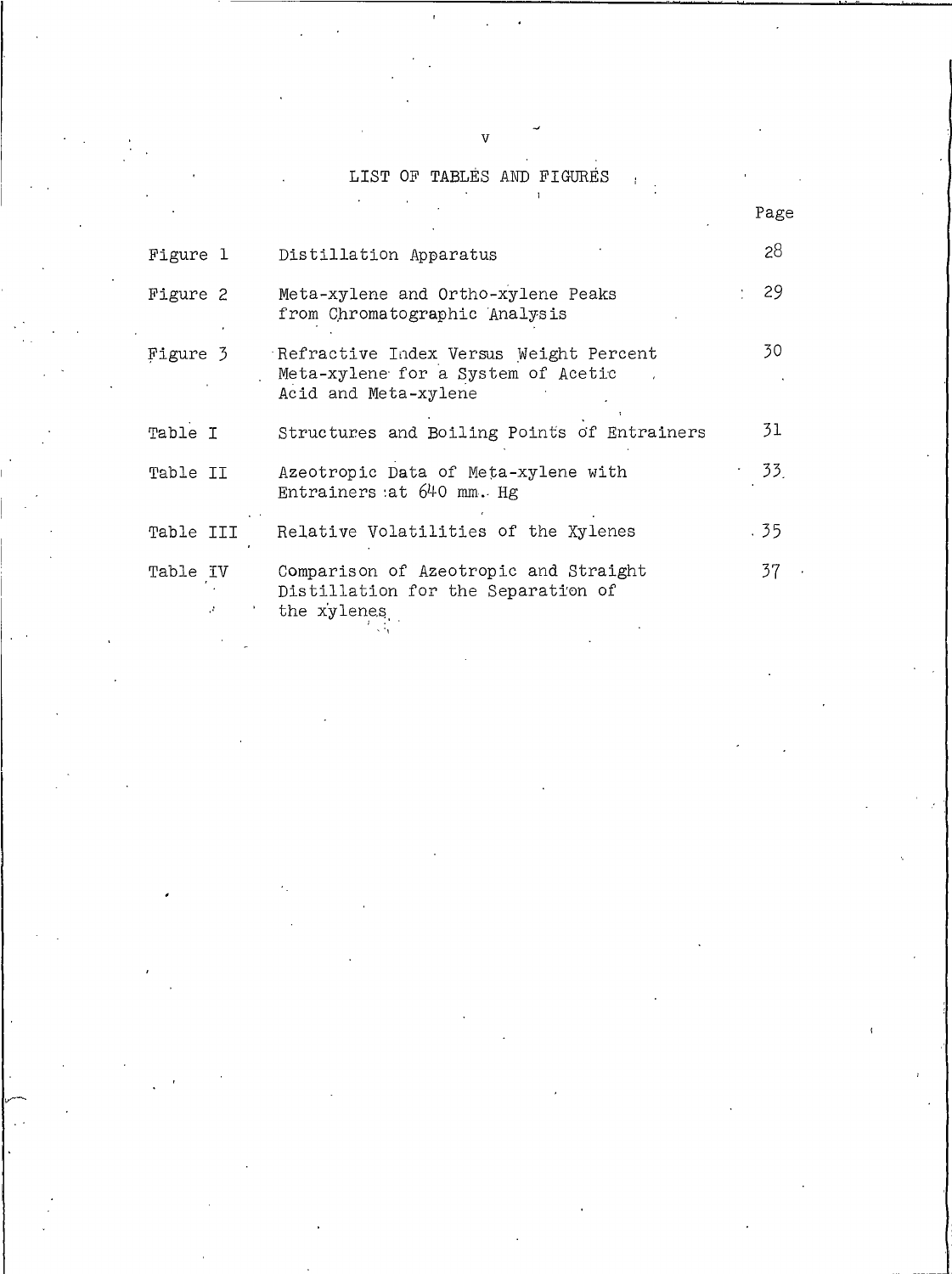#### ABSTRACT

The purpose of this investigation was to study the application of azeotropic distillation to the separation of meta-xylene from ortho-xylene.

The experimental work consisted of evaluating azeotropic entrainers in order to determine their effect upon the relative volatility of the xylene isomers. Chemical compounds having a boiling point in the range between 40 C° below and 20 C° above the boiling point of meta-xylene, and possessing oxygen. nitrogen, or halogen atoms in their molecular structure were considered as possible entrainers. Thirty-six such compounds were evaluated.

The major pieces of equipment used in carrying out this study were three packed distillation columns having 26, 25, and 16 theoretical plates, a refractometer, and a gas chromatograph.

Evaluation of an entrainer consisted of determining if the entrainer formed an azeotrope with meta-xylene, and if so the azeotropic composition, and the effect upon the relative volatility of the xylenes. If a mixture of the meta-xylene and the entrainer had a boiling point which was lower than the boiling points of the pure components', a minimum boiling azeotrope existed. The composition of this mixture was varied until the overhead and bottoms products from a distillation column had the same composition. This mixture was the azeotropic composition since the vapor and the liquid of an azeotrope have the same composition. The effect upon the relative volatility of the xylenes was determined by distilling a charge consisting of the meta-xylene and entrainer azeotrope and an amount of orthoxylene equal to the amount of meta-xylene present. Quantitative analysis of the overhead and bottoms samples were obtained by the use of a gas chromatograph. The relative amounts of the xylenes in these samples were used with the Fenske equation to calculate the relative volatility. The basis of evaluation used was the comparison of the relative volatility obtained with and without an entrainer.

Duplicate relative volatility runs were made for all entrainers, and the values obtained agreed well within the expected experimental Twenty-one compounds increased the relative volatility of the error. xylenes, while seven decreased it. The relative volatility for the xylenes using no entrainer was 1.105. Formic acid, the best entrainer, increased the relative volatility to 1.154, and its use would require only 70 percent of the theoretical plates needed when no entrainer was used.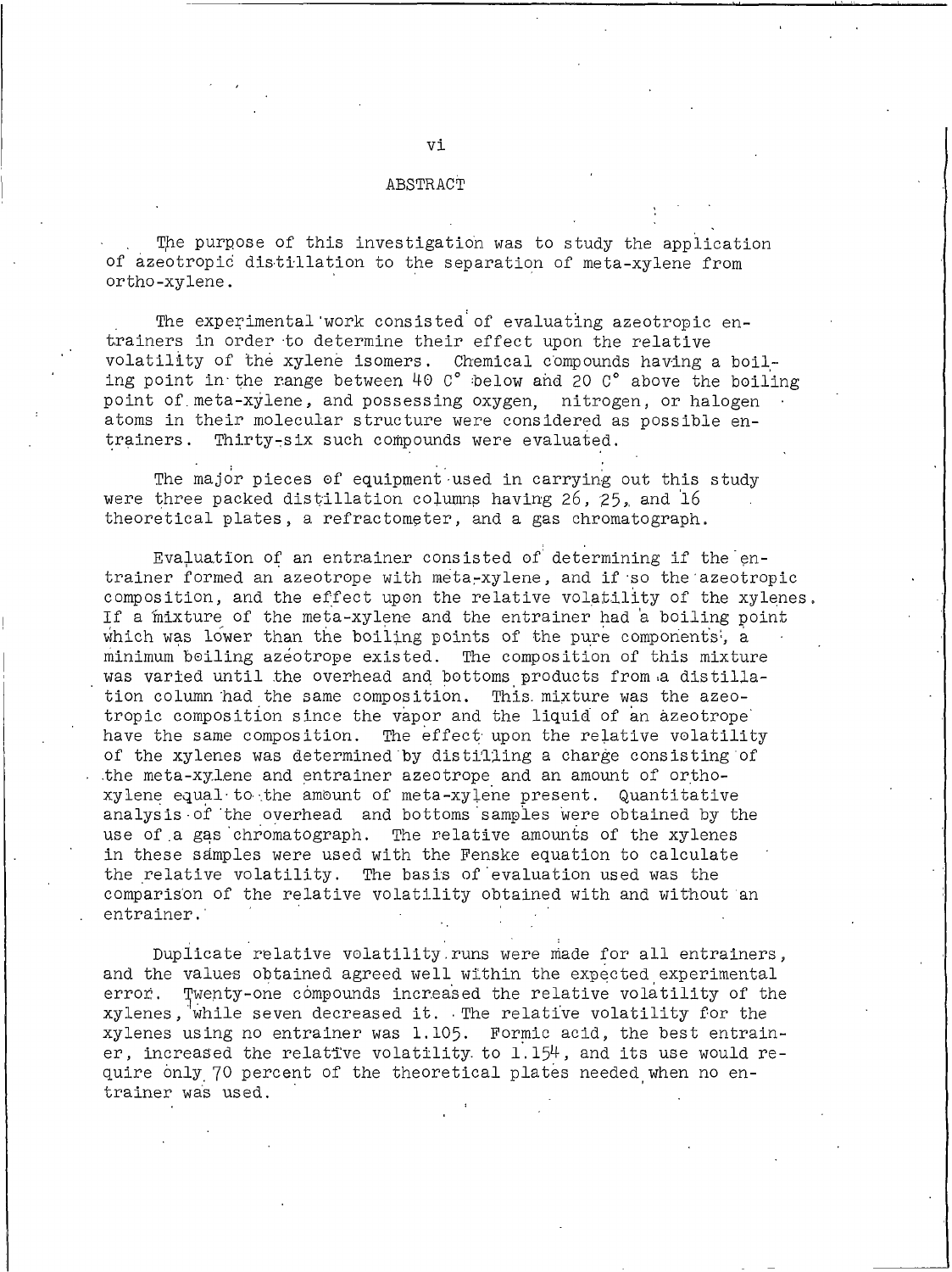#### INTRODUCTION AND THEORY

The purpose of this investigation was to study the application of azeotropic distillation to the separation of meta-xylene from ortho-xylene.

Meta-xylene is a  $C_{\alpha}$  aromatic hydrocarbon having a boiling point of 139.1 C at one atmosphere of pressure. Ortho-xylene is also a  $C_{\alpha}$  aromatic hydrocarbon with a boiling point of 144.4 C at one atmosphere of pressure.

The chief industrial use of ortho-xylene is in the synthesis of phthalic anhydride, which is used for the preparation of plastics. Meta-xylene is also used in the production of plastics through its conversion to isophthalic acid. However, the principal use of this material is in the synthesis of xylidine. Both of these isomers have considerable use as industrial solvents and as octane improvers in motor and aviation gasoline (1).

The principal sources of the xylenes are petroleum and bituminous coal. Commercial xylene, whether derived from petroleum or coal, contains all four of the  $C_{\alpha}$  aromatics in a mixture approximately equal to the composition of the thermodynamic equilibrium at 1000 K; orthoxylene 23%, meta-xylene 43%, para-xylene 19%, and ethylbenzene  $15% (1)$ .

The para-xylene is removed from the other  $c_8$  aromatic hydrocarbons by a series of fractional crystallization and distillation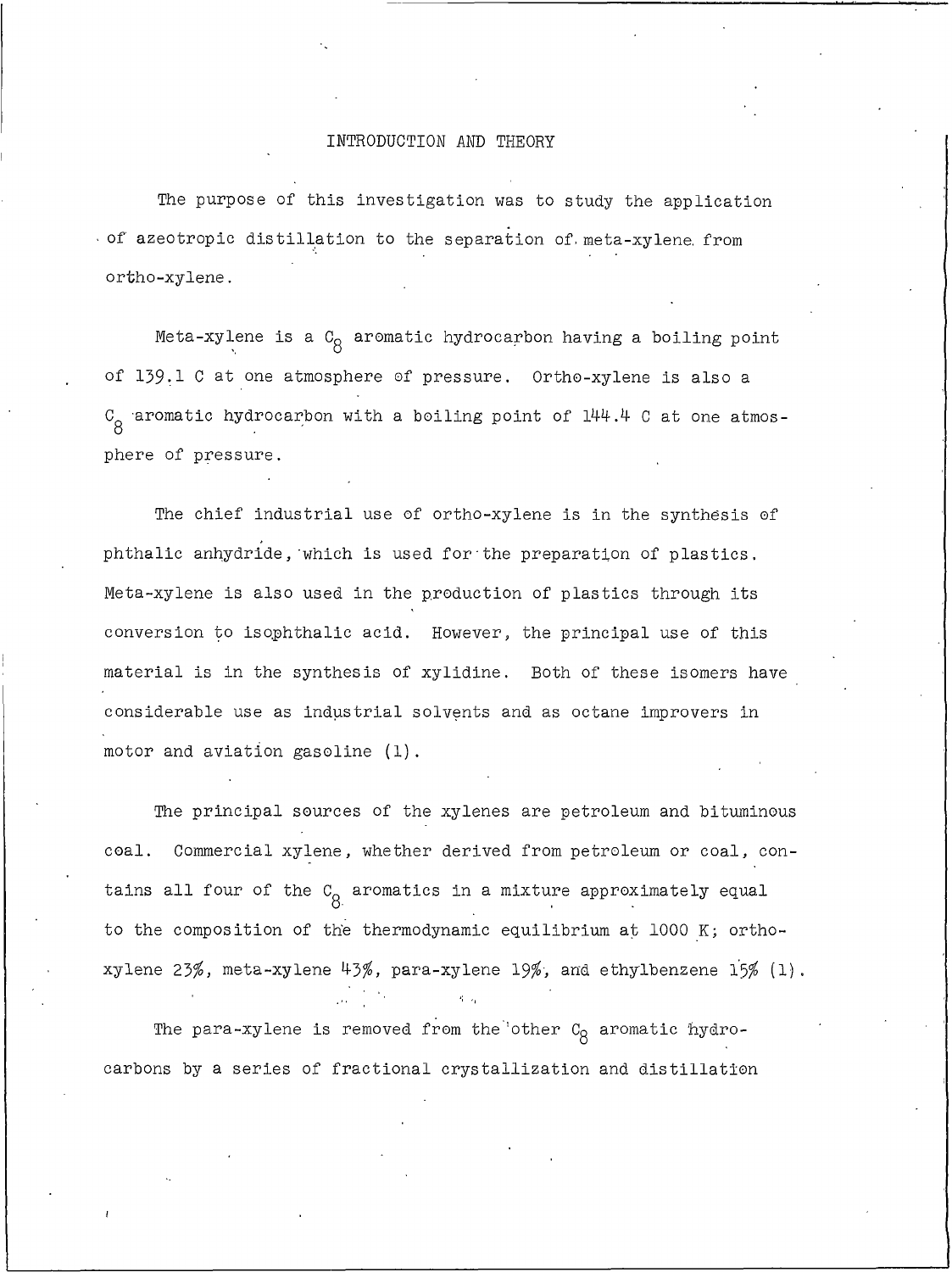processes. The ortho and meta-xylene are separated from each other by a straight distillation process. Because of the proximity of their boiling points, the separation of these two isomers requires the use of distillation columns having a considerable number of theoretical plates. The operation of such large distillation columns is expensive, and methods of decreasing this operating expense are of interest. This interest has led to the study of the application of azeotropic distillation in order to reduce the number of theoretical plates needed for a given separation of the ortho and meta isomers.

The separation of chemical compounds by fractional distillation depends upon the differences in the tendencies of the compounds to vaporize at a given pressure. These differences in volatility cause the composition of the vapor coming from the liquid mixture to be different from the composition of the liquid. The greater the difference between the composition of the vapor and that of the liquid, the easier is the separation. The vapor coming from the liquid mixture tends to be richer in those constituents which are the more volatile  $(2)$ .

A measure of the tendency of a chemical compound to vaporize is its boiling point. The lower the boiling point, the greater is the tendency for the compound to vaporize. Since meta-xylene and orthoxylene have boiling points which are near each other, the tendencies of these compounds to vaporize are very much the same.

 $-2-$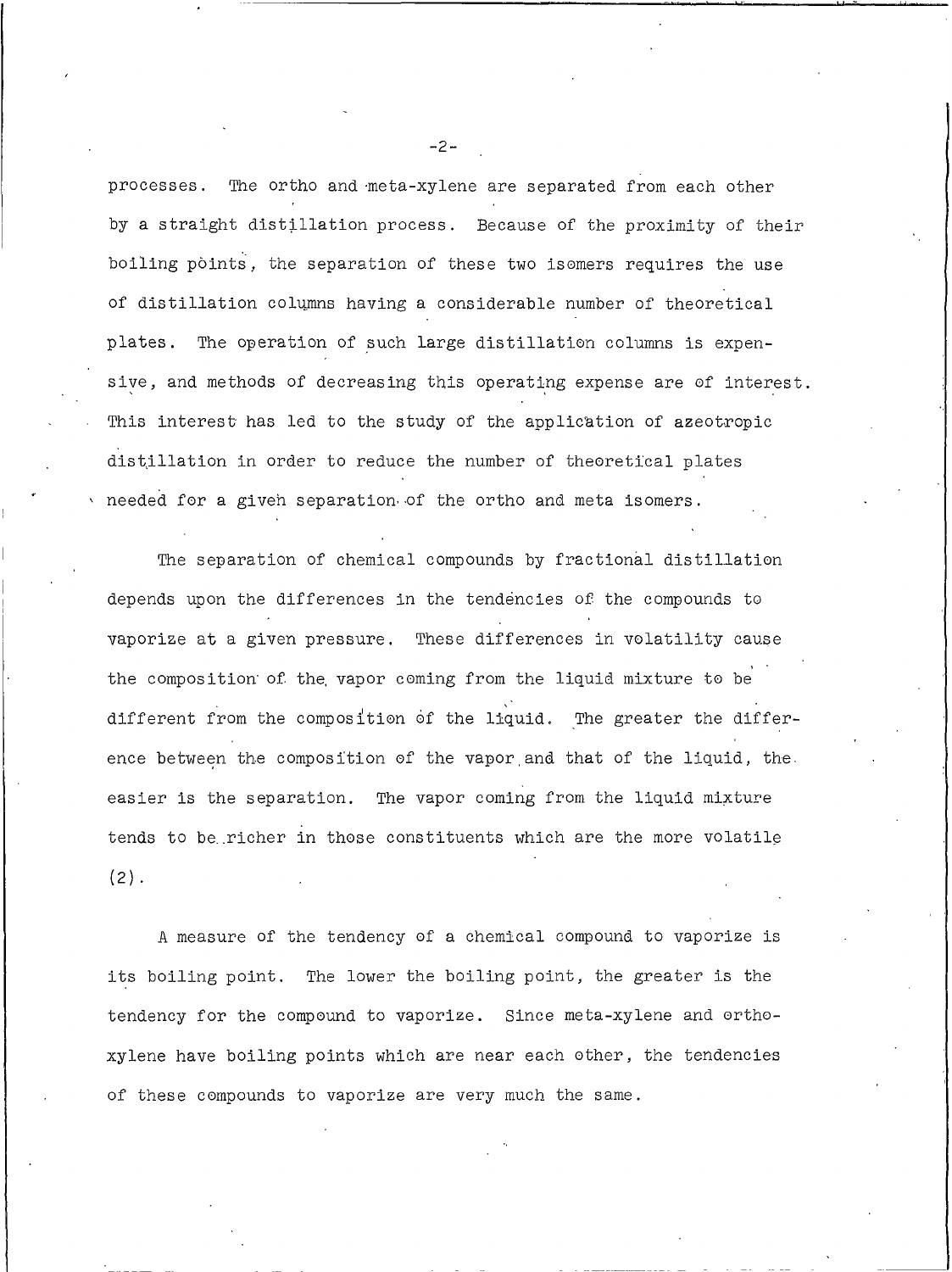The distillation process is essentially characterized by the following combination of operations: a liquid mixture is partially vaporized by the application of heat; the vapor leaving the liquid is condensed resulting in a liquid distillate which is richer in the more volatile components. If the liquid distillate from this first step were again partially vaporized, the condensed vapor would result in a distillate which would be richer yet in the more volatile components. By repeating this procedure it would be possible to split a given liquid mixture into any number of distillate fractions.  $(3)$ .

A distillation column is the means by which the above procedure. is fulfilled. A single stage of distillation, in which the vapor leaving this stage is in thermodynamic equilibrium with the liquid, is called a theoretical plate. Therefore, a distillation column consists of a number of theoretical plates arranged vertically in a column. The vapor leaving each plate is condensed on the plate directly above, where it is then, in effect, partially revaporized. The number of theoretical plates necessary in a column depends upon the desired separation of a liquid mixture. In general, the greater the number of theoretical plates present, the greater is the degree of separation of components,

In the case of a binary mixture, it is possible to approach complete separation of the two components by using a series of theoretical

 $-3-$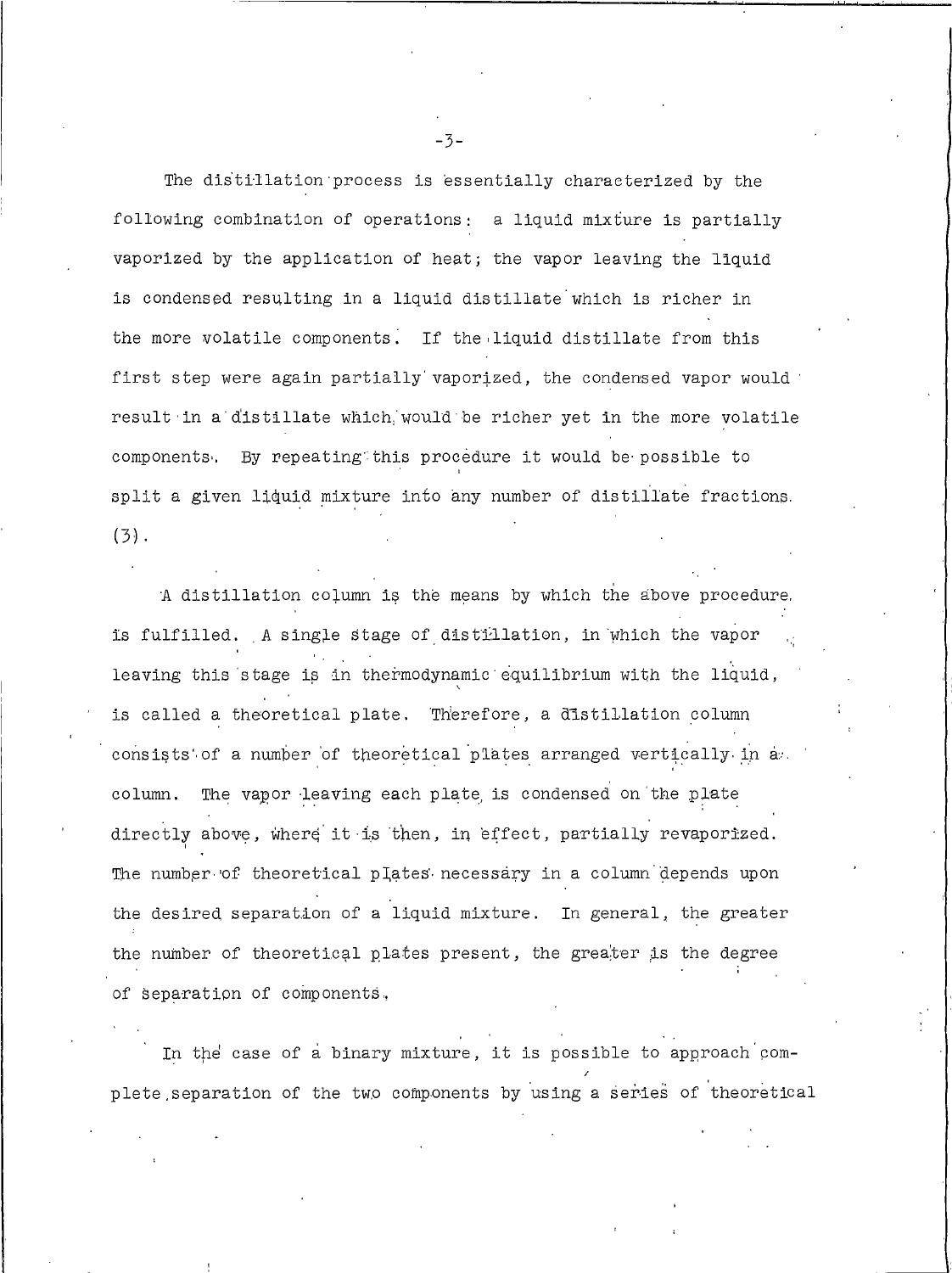plates. The number of theoretical plates needed would depend upon the components' tendencies to vaporize. Since the boiling points, and therefore the vaporization tendencies, of meta-xylene and orthoxylene are close to being the same, a large number of theoretical plates are needed to separate these components. This leads to expensive equipment and high operating costs. The aim of azeotropic distillation is to reduce the number of theoretical plates required for a given separation.

Azeotropic is the term applied to distillations which involve constant boiling mixtures  $(4)$ . Liquid mixtures consisting of two or more components, which when partially vaporized give a vapor with exactly the same composition as that of the remaining liquid, are known as azeotropes. Only binary azeotropes, those consisting of two components, were used in the separation of ortho-xylene and metaxylene.

. The formation of azeotropes is a function of the non-ideality of the resulting mixture when two liquid components are mixed, and a function of the difference in boiling points between these two components. The deviation from ideality is attributed to the effects of hydrogen bonding and internal pressure (4).

There are several types of azeotropes: heterogeneous or homogeneous and minimum boiling or maximum boiling. Homogeneous azeotropes

-4-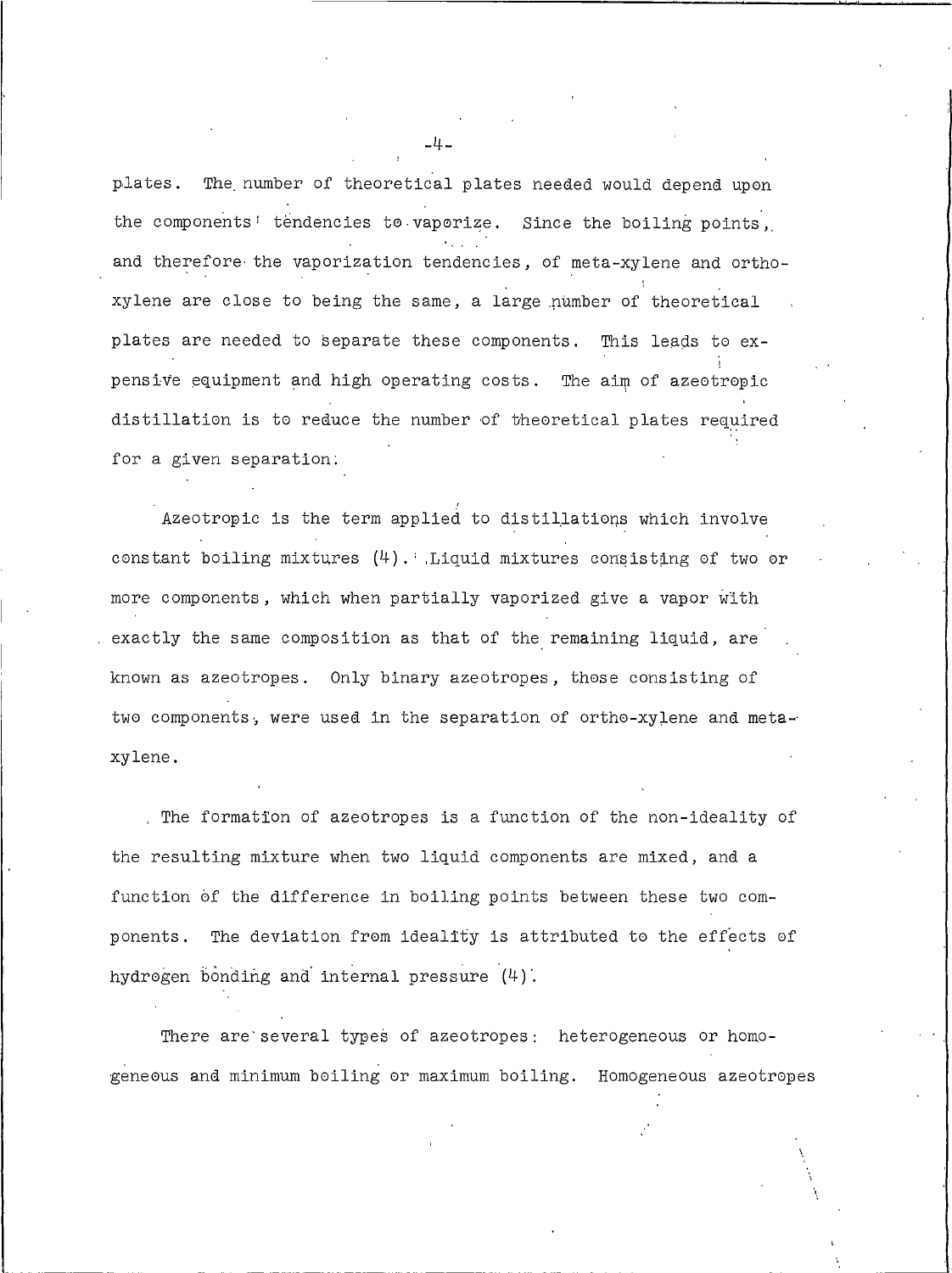are formed from components which are completely miscible, while heterogeneous azeotropes result from mixtures of partially soluble components. Minimum boiling azeotropes are those azeotropes which have a boiling point lower than the boiling points of the pure components from which they are formed. When an azeotrope is formed which boils at a higher temperature than the boiling points of the pure components from which it is formed, the azeotrope is called a maximum boiling azeotrope. All partially soluble liquids from minimum boiling azeotropes.

Since an azeotrope boils as a single compound, it can be separated from other compounds or azeotropes by fractional distillation as long as the vaporization tendencies of it and the other compounds present are sufficiently different.

In the application of azeotropic distillation to the separation of ortho-xylene and meta-xylene, a third compound called an entrainer would be added to this isomer mixture. The desired result would be that the entrainer would form an azeotrope with one of the xylene isomers and that this azeotrope would have a boiling point which differed greatly from the boiling points of the pure compounds. Since the xylenes are very chemically similar, it seems doubtful that many entrainers would form an azeotrope with the meta-xylene and not with the ortho-xylene. The literature however shows that a few such selective entrainers for the xylenes exist (5), but for the

 $-5-$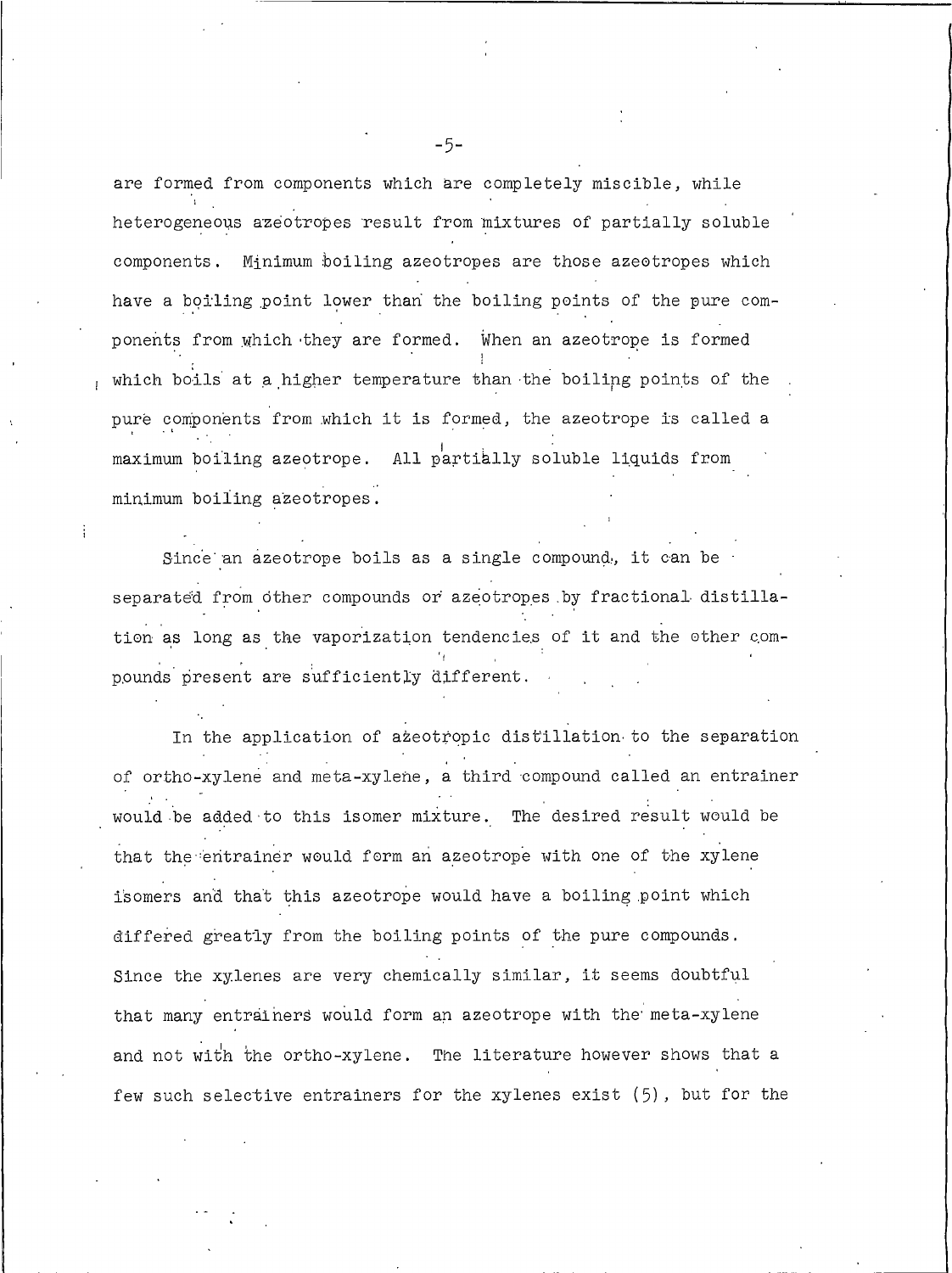most part it is likely that most of the entrainers will be nonselective.

In a commercial operation, the separation of the entrainer from the xylene isomer would be an important consideration  $(6)$ . Such methods as phase separation and water washing could be used to remove the entrainer from the xylene. However, the problem of separating the entrainer from the xylene is not included in the purposes of this study.

Hydrogen bond pheonomena has a large effect upon the formation of azeotropes. According to the literature  $(4)$ , the xylene isomers do not have hydrogen-bond-forming capabilities. However, chemicals possessing hydrogen bonds were evaluated as possible azeotroping entrainers, since the breaking of these hydrogen bonds by the xylenes would contribute to the formation of an azeotrope.

In order to compare azeotropic distillation and straight distillation of ortho-xylene and meta-xylene, a measure of the degree of separation of the xylenes must be known. The volatility of a component is defined as the ratio of the mole fraction of a component in the vapor to the mole fraction of the component in the liquid. If the component is in the pure state, its volatility is identical with its vapor pressure (2). Therefore, volatility is a measure of a com-. pound's tendency to vaporize.

 $-6-$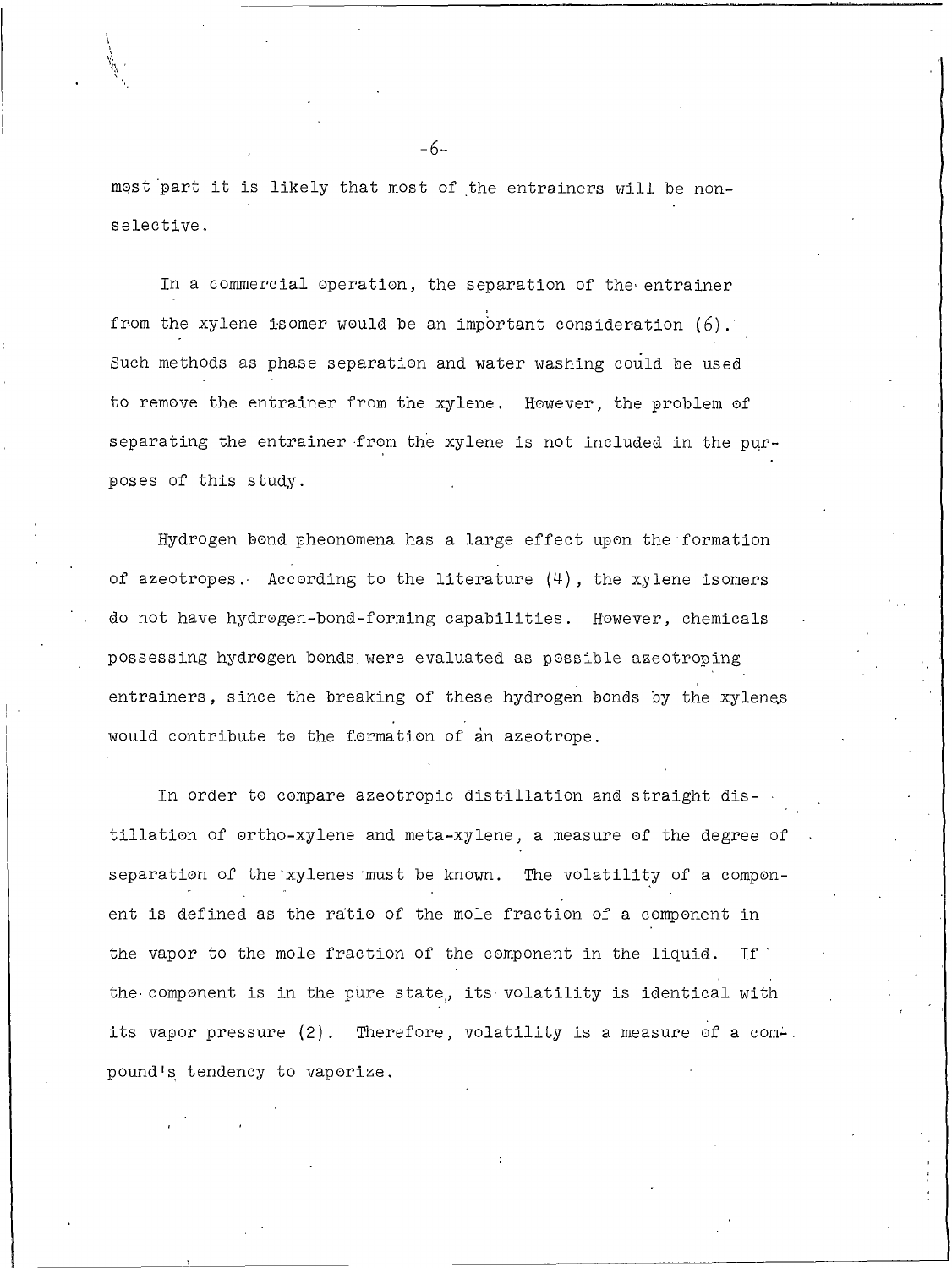Where the degree of separation of two components is to be evaluated, the concept of relative volatility is used. Relative volatility is simply the volatility of one component divided by that of another (2). The volatility of the higher boiling component is generally used as the denominator of the ratio in order to give a relative volatility greater than unity. The greater the relative volatility, the greater is the ease of separating two components.

The above definition of relative volatility holds ture only for a single theoretical plate. By applying this definition of relative volatility to each theoretical plate in a rectification column at total reflux, and considering the relative volatility to be constant, the following equation can be obtained:

$$
\mathbf{A}_{AB}^{n+1} = \frac{\mathbf{Y}_A \mathbf{X}_B}{\mathbf{Y}_B \mathbf{X}_A}
$$

where

relative volatility  $\alpha$  =

number of theoretical plates mole fractions of the compounds A and B in the vapor  ${\tt Y}_{\tt A}$  ,  ${\tt Y}_{\tt B}$  $=$ mole fractions of A and B in the liquid (2)  $X_A, X_B$  $=$ 

By the use of the above equation, it is not possible to determine the relative volatilities by quantitatively analyzing the material at the top and at the bottom of a distillation column.

Azeotropic and straight distillation of the xylene isomers are compared by using relative volatility as the criteria. It should be

 $-7-$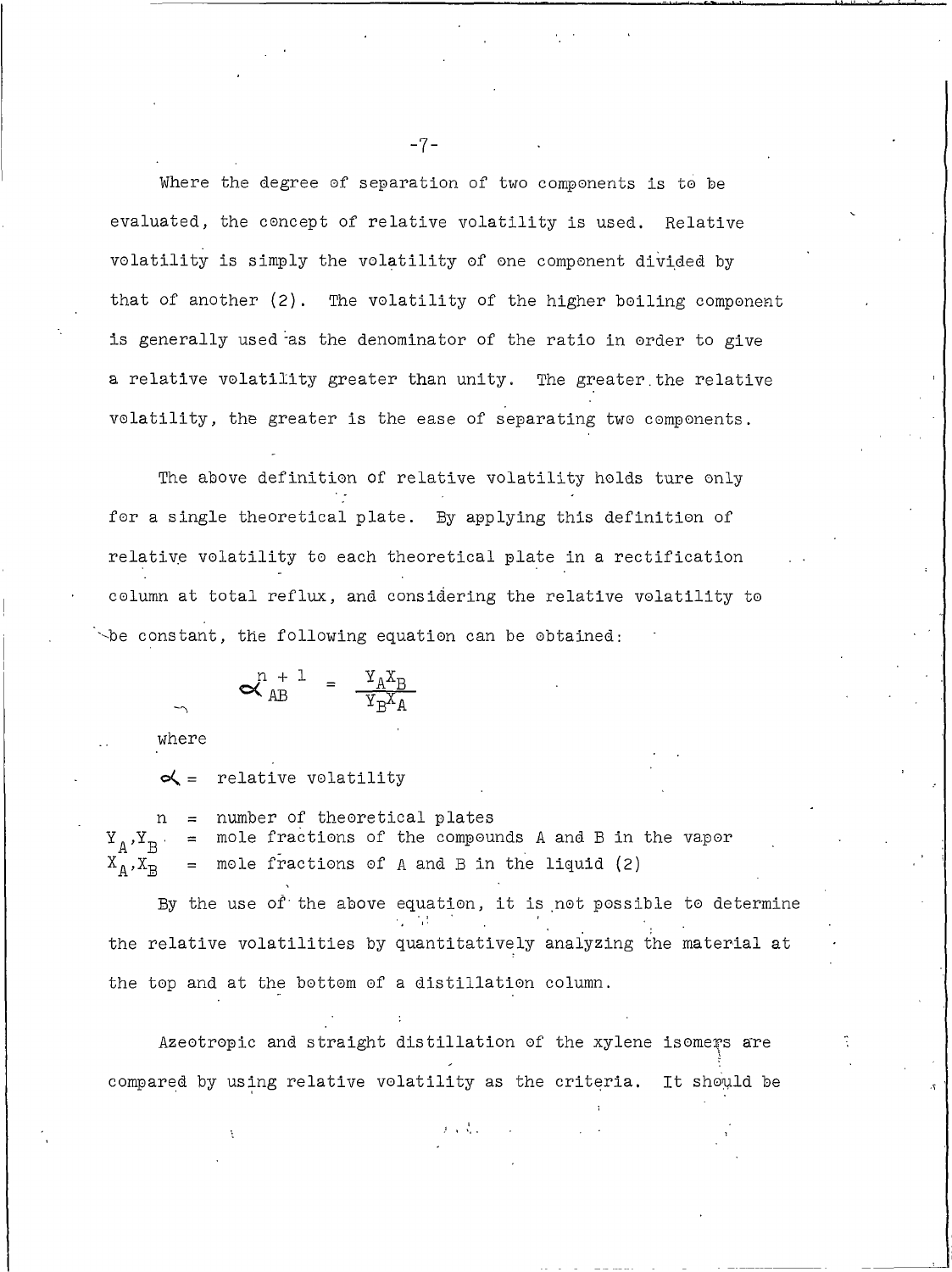kept in mind, that the greater the relative volatility, the greater is the case of separation of two compounds by distillation.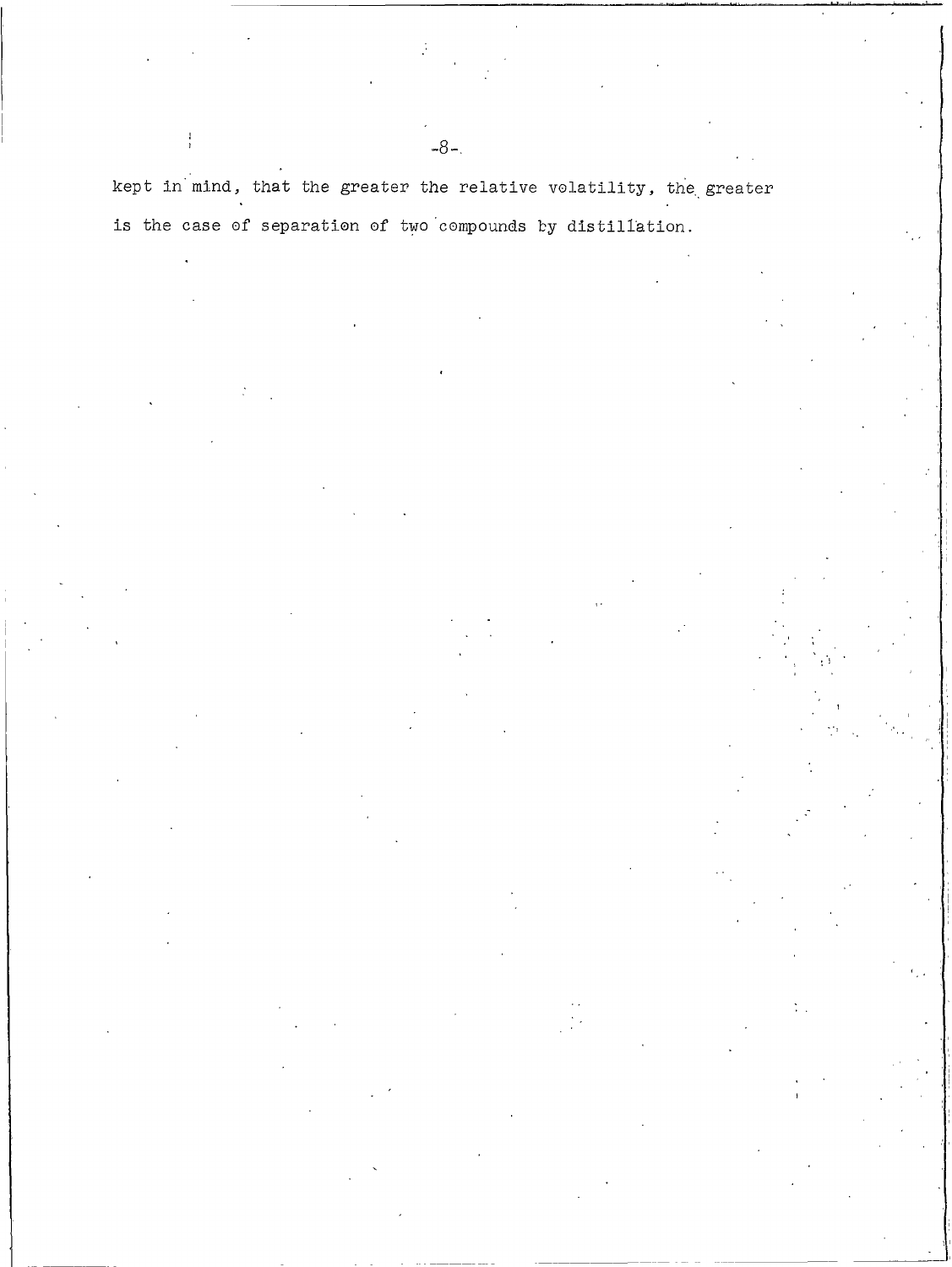## RESEARCH OBJECTIVES

The purpose of this investigation was to study the application of azeotropic distillation to the separation of ortho-xylene from meta-xylene. Separation of the xylenes by straight distillation and azeotropic distillation is to be compared by using the relative volatility for ortho-xylene and meta-xylene as the criteria.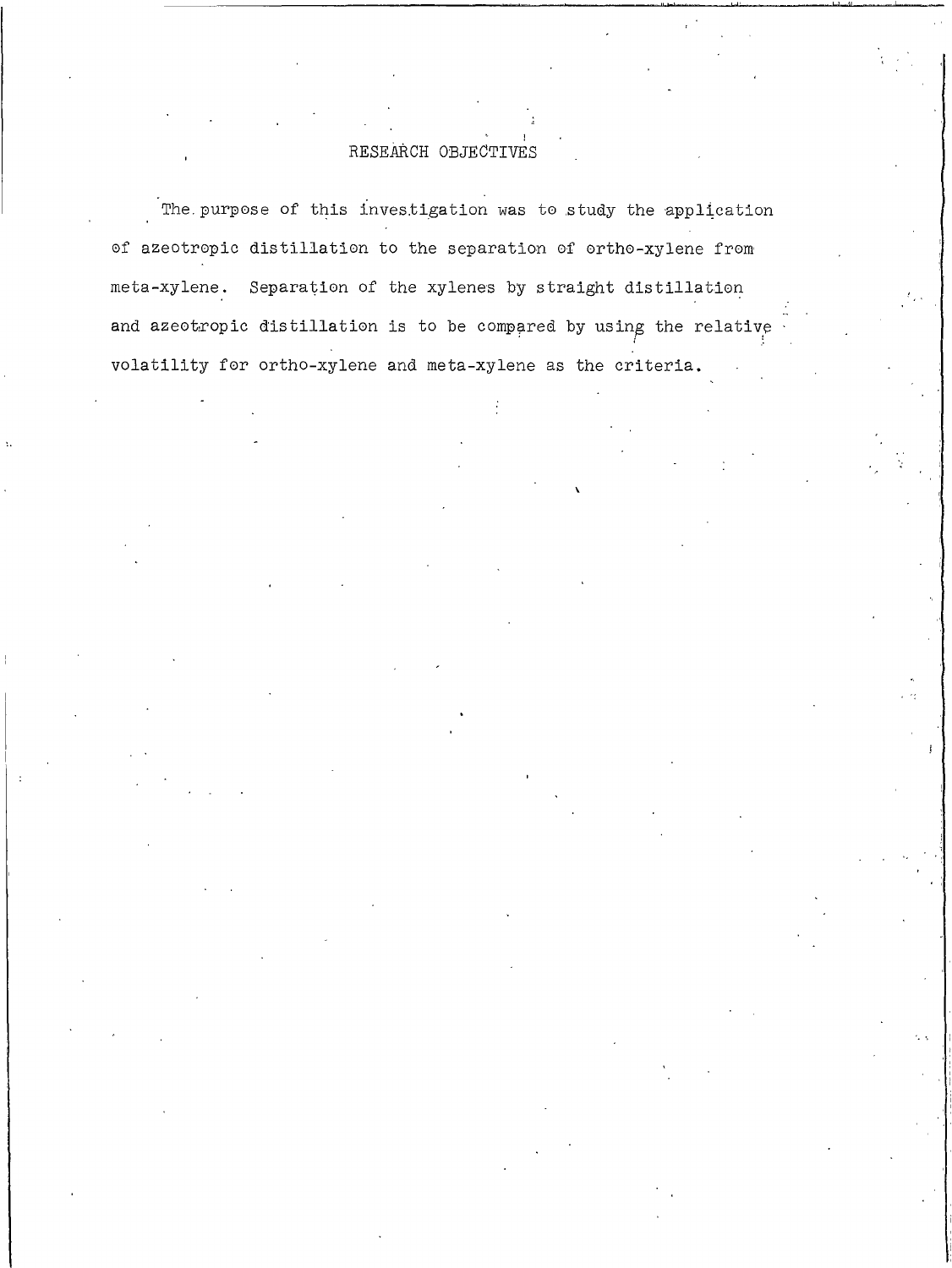### EQUIPMENT

In carrying out the proposed study, the following equipment was used: three batch distillation columns, electric still-pot heaters, four Powerstat transformers, triple-beam balance, analytical balance, refractometer, and gas chromatograph.

The three distillation columns were comprised of three concentric glass tubes, having outside diameters of 1.25 inches, 2.00 inches, and 2.62 inches. The inner tube was packed with  $1/8$ -inch stainless steel Fenske rings and had a 35/25 male joint on one end and a 29/42 female joint on the other end. These ground glass joints were used to connect the column with the still-pot and the condensing head. The middle concentric tube was wrapped with Nichrome heating coil so that the column could be operated near adiabatic conditions. A Powerstat transformer controlled the heat supplied to this middle tube. The outer glass column served primarily as insulation to prevent the excessive loss of heat.

A one-liter flask with a sidearm for sampling was used as a still-pot. An electric heater controlled by a Powerstat transformer was used to supply heat to the still-pot.

Each of the three columns had a different amount of packing, and therefore, each column had a different number of theoretical plates: The three columns had  $46.5$ ,  $45.5$ , and 25.5 inches of packing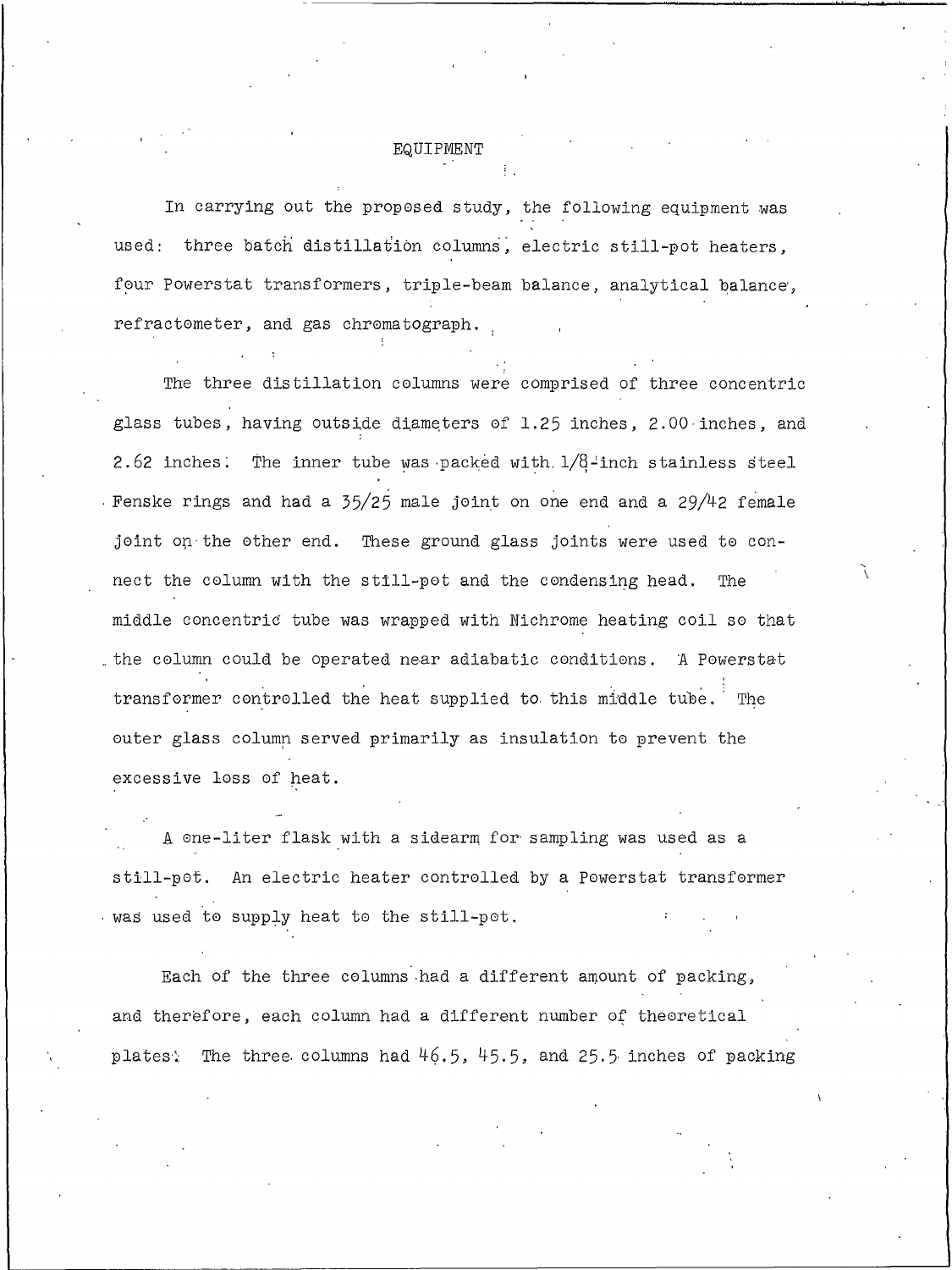which resulted in 26, 25, and 16 theoretical plates respectively.

A schematic diagram of such a distillation column as described above is shown in Figure 1.

An Ohaus triple-beam laboratory balance was used to weigh the various components charged to the distillation columns. Where more precise weighings were necessary, as for the preparation of calibration curves for the gas chromatograph and refractometer, a Christian Becker analytical balance was used.

Quantitative analysis of the samples from the distillation columns were achieved by the use of a Valentine refractometer and an Aerograph gas chromatograph made by the Wilkens Instrument and Research Company.

A 1/4-inch stainless steel tube, 7 feet long and packed with 60-80 mesh Chromosorb P acid-washed packing containing 20 percent of 7, 8-benzoquinoline substrate, was used as the column for the gas chromatograph. This column was operated at a temperature of 100°C with a helium flow rate of 70 milliliters per minute. A Minneapolis-Honeywell recorder was used in conjunction with the gas chromatograph. The separation obtained from the chromatograph column is shown in Figure 2.

 $-11-$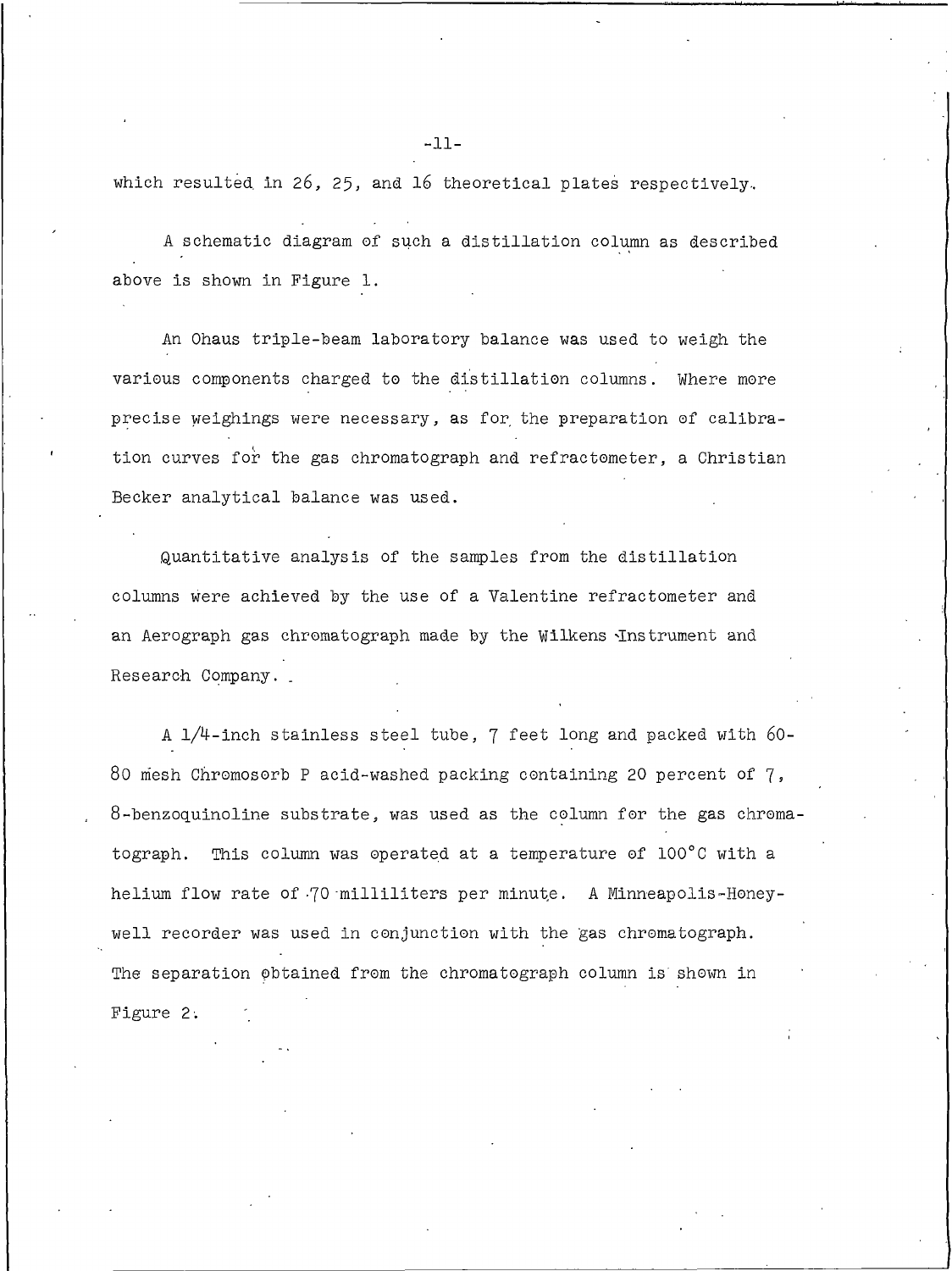## AZEOTROPIC ENTRAINING AGENTS

As it was mentioned previously, the choice of chemicals to be used as azeotroping entrainers was based primarily on their possession of hydrogen bonds. Since the boiling point of the entrainer is also an important factor in the formation of azeotropes and the setting of the azeotropic composition, compounds boiling in a range of 40 C° below meta-xylene to 20 C° above meta-xylene were generally considered. However, a few compounds outside of this boiling range were also evaluated.

The following is a list of chemical compounds which were evaluated as possible azeotroping entrainers.

2-methoxy ethyl acetate isoamyl alcohol n-propanol methyl chloro acetate cellosolve

2-methyl butanol isobutyl carbinol methyl isobutyl carbinol formic acid 2-amino ethanol acetic acid

2-ethyl butanol

isobutanol butanol

2-chloro ethanol

methyl cellosolve propionic acid

1-nitro propane

amyl alcohol

water

ethylene glycol

ethyl chloro acetate

cyclopentanol

2,4-pentanedione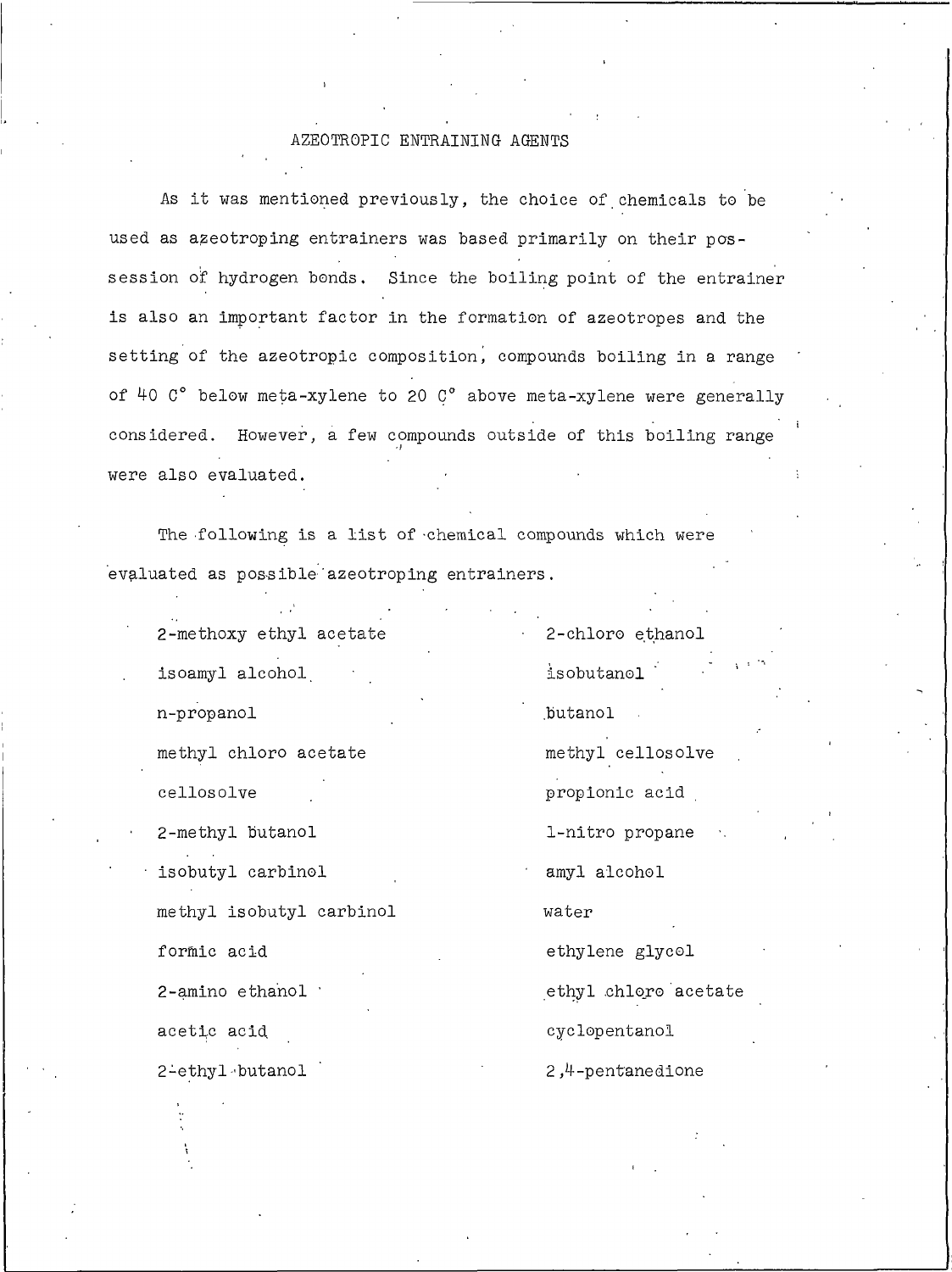morpholine

ethyl lactate

dimethyl ethanol amine

amyl acetate

methyl isoamyl ketone

2-butanol

N-ethyl morpholine

N-methyl piperazine

ethylene diamine

2-methyl pentanol

2,6-dimethyl morpholine

1,2-dibromo propane -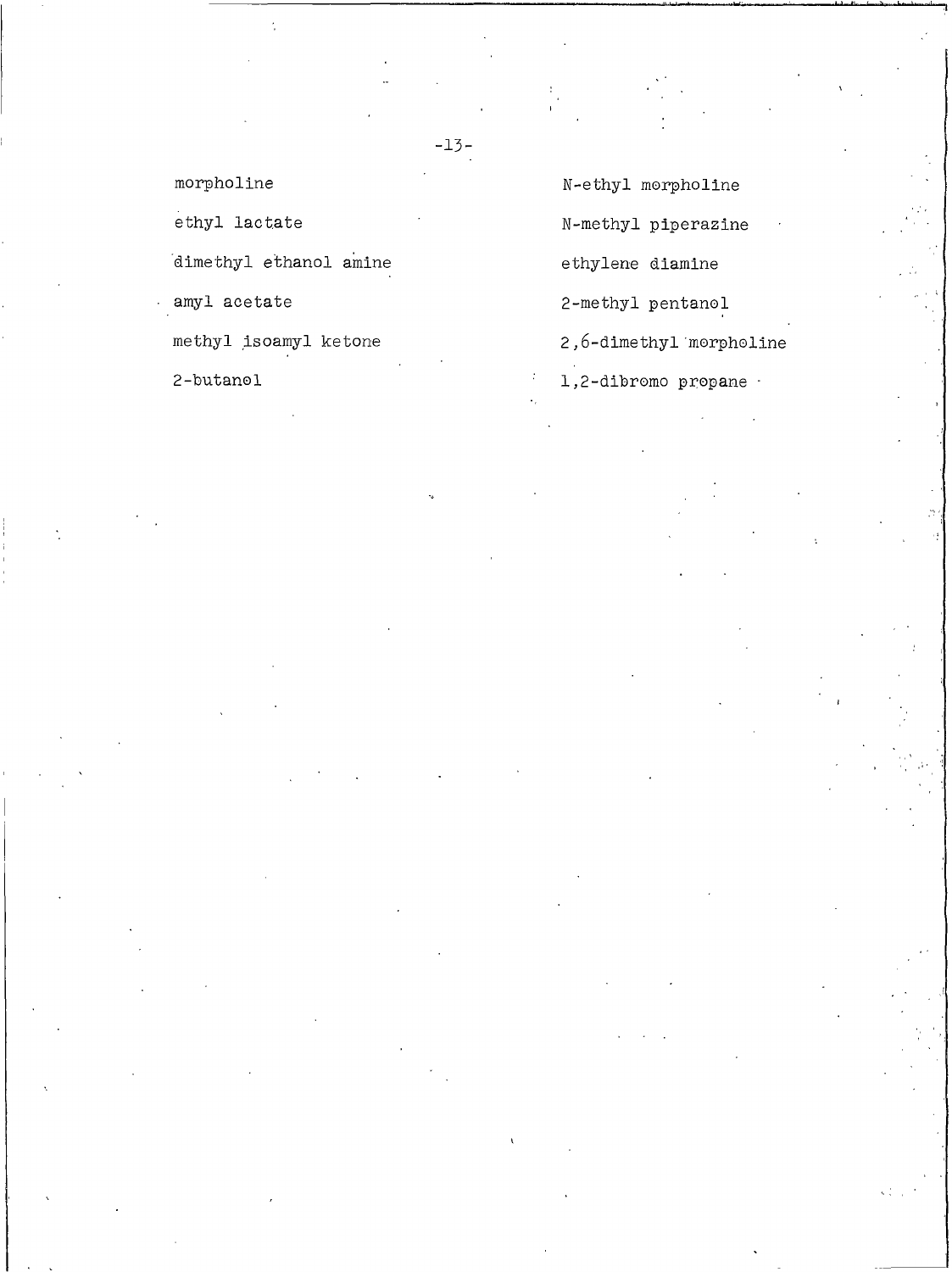#### EXPERIMENTAL PROCEDURE

The experimental procedure was nearly the same for each entrainer that was evaluated. Therefore, the general procedure will be described with mention made of any variations.

The first step in the procedure was to determine if the metaxylene formed an azeotrope with the entrainer. The boiling point of the more volatile of these two components was recorded. If a depression in this boiling point occurred when the less volatile component was added to the column, a minimum boiling azeotrope had been formed. Samples of the overhead and bottoms products were then quantitatively analyzed using a refractometer and a prepared calibration curve as shown in Figure 3. Since the azeotrope boils lower than either of the pure compounds from which it is formed, the overhead product from the column will be the azeotrope. A mixture, which had the composition of this overhead product, was then charged to the column and distilled at total reflux for two hours in order that a steady state condition would exist in the column. Samples of the overhead and bottoms products were again quantitatively analyzed and the above distillation procedure was continued until. the composition of the overhead was the same as that for the bottoms. Since the vapor composition of an azeotrope is equal to that of the partially vaporized liquid from which it comes, the composition, at which the overhead and the bottoms from the column are the same, is the azeotropic composition.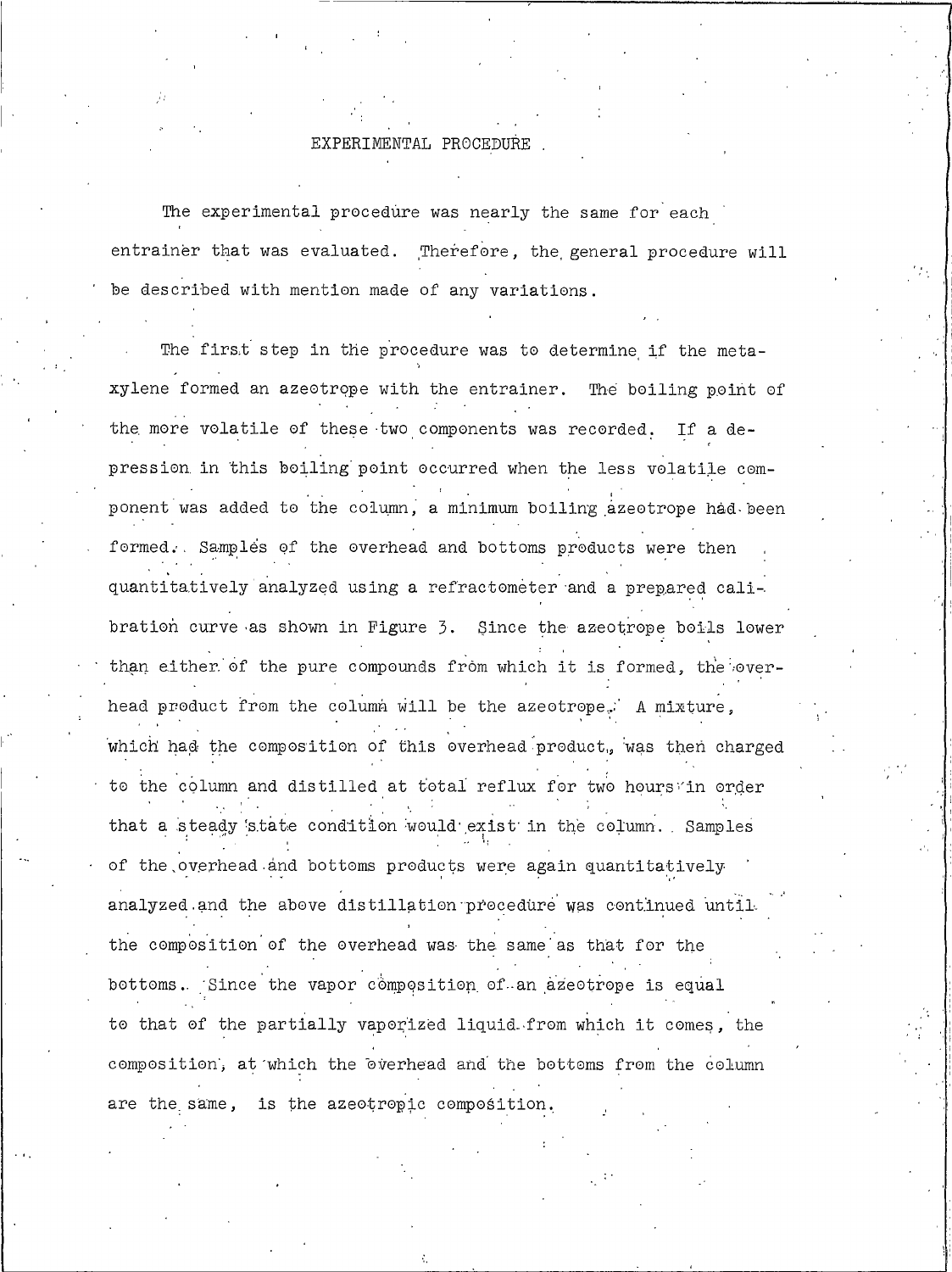Once the composition of the azeotrope had been determined in the above manner, a charge consisting of this composition and an amount of ortho-xylene equal to the amount of meta-xylene present was distilled. The column was again operated at total reflux for two hours, after which samples of the overhead and bottoms products were taken.

Samples from the above distillation were injected into the gas chromatograph, and the relative amounts of meta-xylene to ortho-xylene were obtained from the relative areas under the peaks produced on the recorder. These experimental weight percents were then converted to actual weight percents by using a calibration curve for the chromatograph column, of actual weight percent metaxylene versus experimental weight percent meta-xylene for a system of meta-xylene and ortho-xylene.

By using the Fenske equation the relative volatility for the xylene isomers was obtained. A sample calculation of the relative volatility appears in a later section of this thesis.

In the cases where the entrainer had the same retention time in the chromatograph as either xylene isomer, a water wash was used to remove the entrainer if it was soluble in water. Only a few entrainers which were insoluble in water, had such non-satisfactory retention times and these entrainers were rejected.

 $-15-$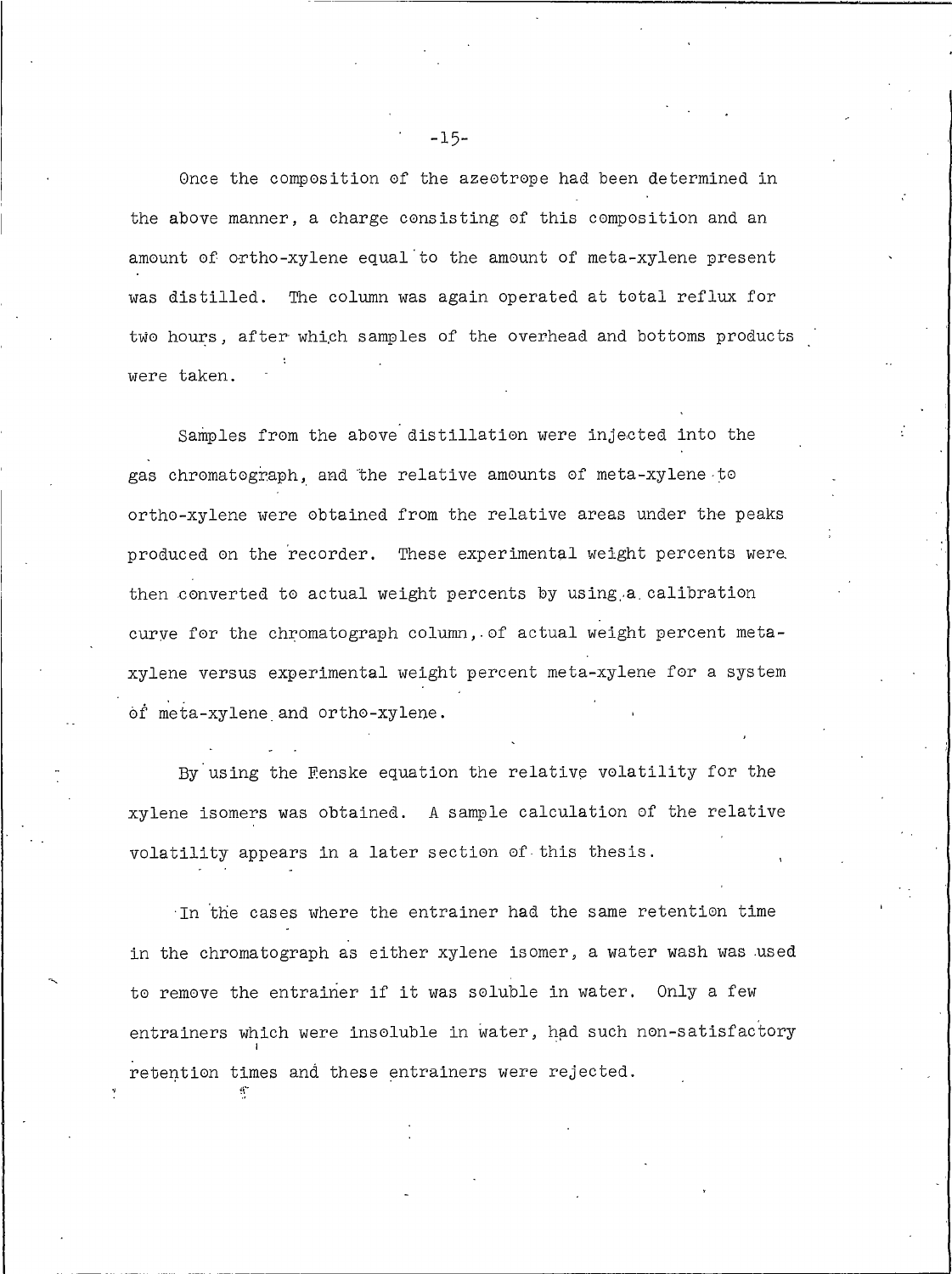# Duplicate relative volatility runs were made for all of the

 $entrainers$  .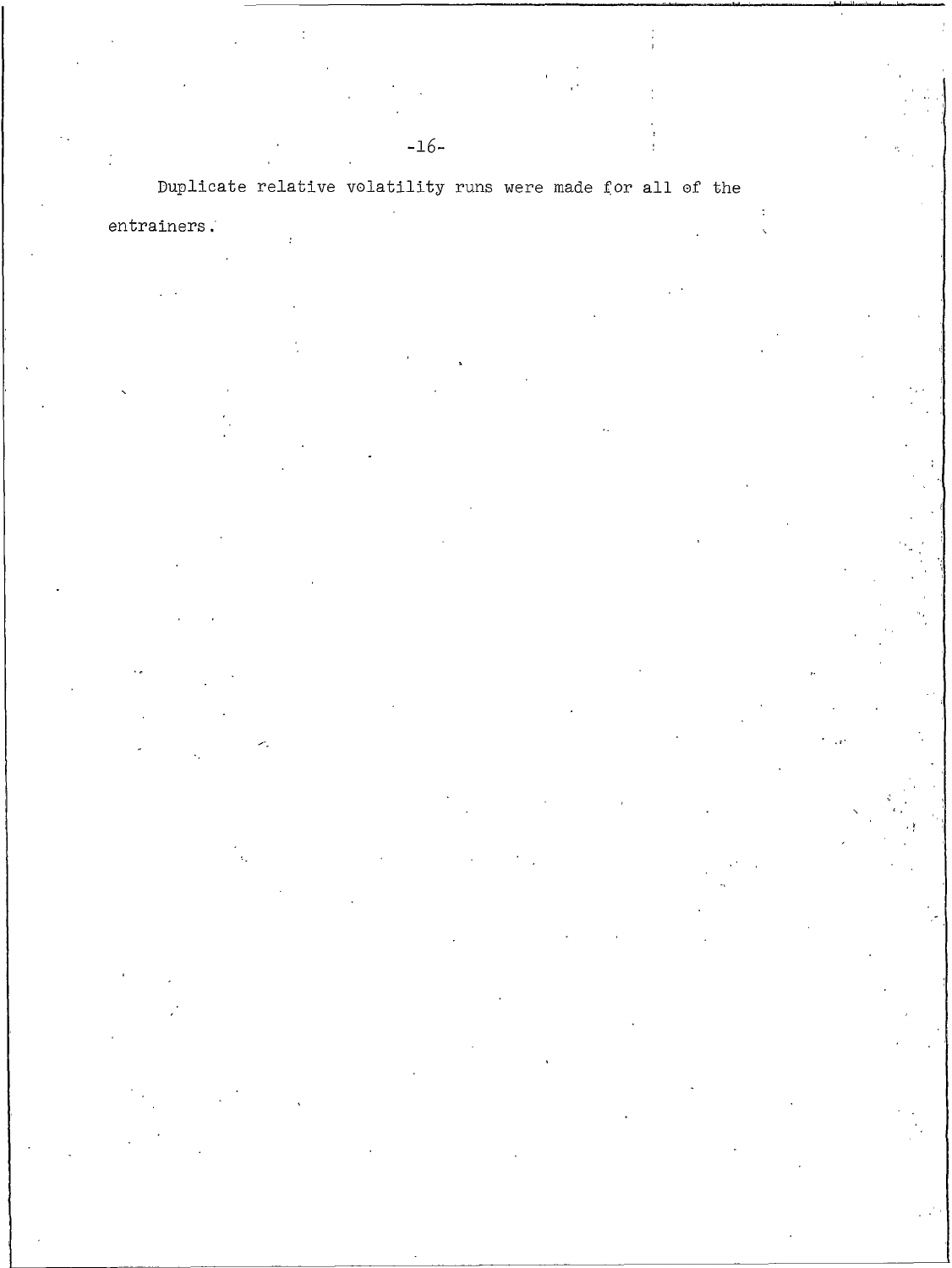### DISCUSSION OF RESULTS

Thirty-six chemical compounds were evaluated as possible azeotropic entrainers. The majority of these compounds had a boiling point in the range of 20  $C^{\circ}$  above to 40  $C^{\circ}$  below the boiling point of meta-xylene. About one-half of these chemicals were composed of alcohols and ketones, while the other one-half consisted mainly of amines.

Of the thirty-six compounds evaluated, relative volatility data was obtained for twenty-eight. Amyl acetate, 2-butanol, and 1, 2-dibromopropane were the only compounds investigated which did not form minimum boiling azeotropes with meta-xylene. The literature states that 1,2-dibromopropane forms a minimum boiling azeotrope with meta-xylene  $(5)$ , however at the barometric pressure of  $640$  /mm. Hg., at which this investigation was carried out, the 1,2dibromopropane was found to decompose for three different trails.

One of the major quantitative analytical problems was the presence of overlapping retention times for the  $7, 8$ -benzoquinoline chromatograph column. A number of entrainers had the same retention time as one or the other of the xylene isomers. In those cases where the entrainer was soluble in water, the entrainer was removed from the xylenes with a water wash. However, relative volatility data was not obtained for methyl isoamyl ketone, 2-methyl pentanol, and ethyl chloro acetate, since these chemicals had non-satisfactory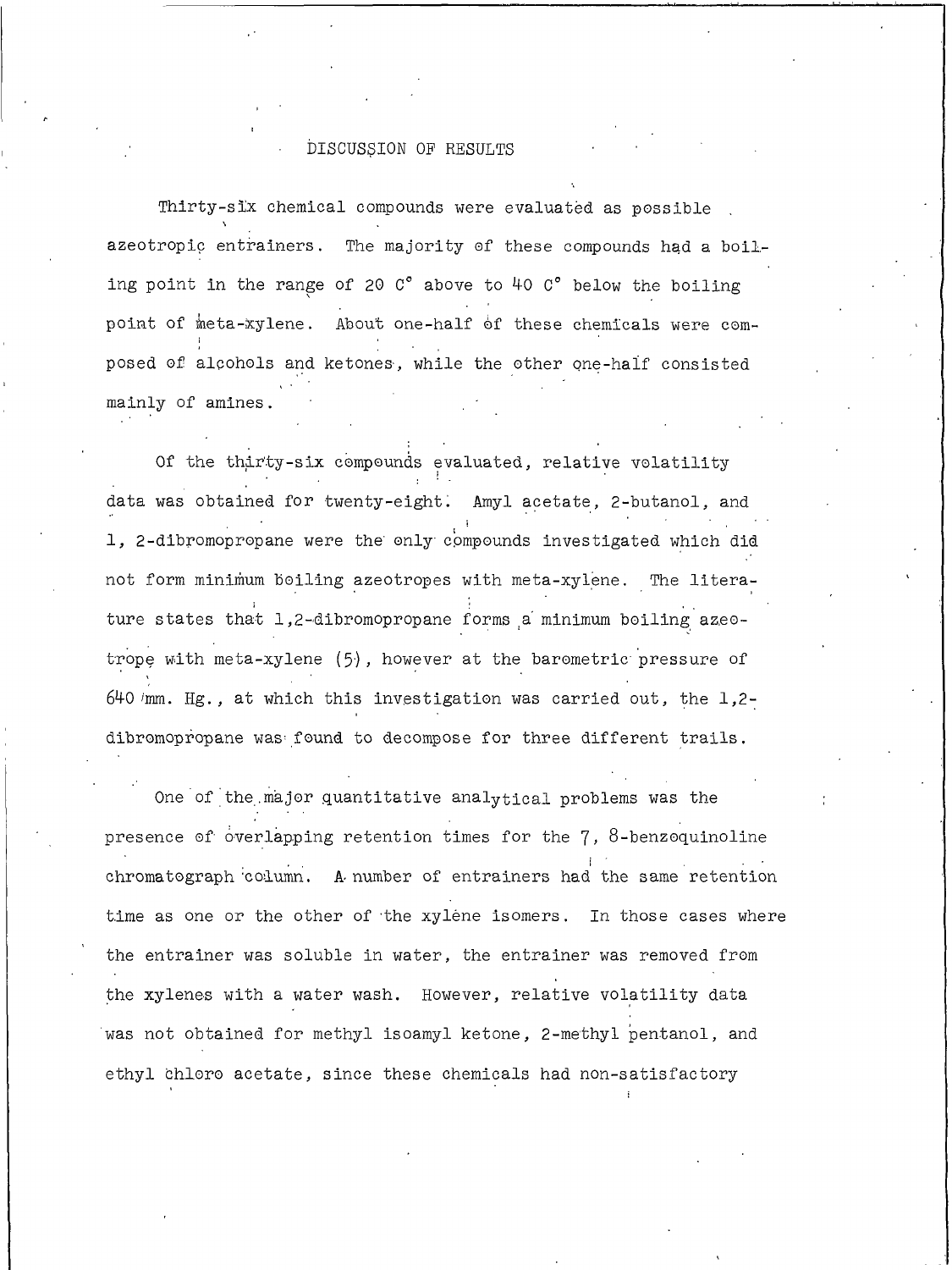retention times and they were not soluble in water. This made the quantitative analysis of these samples a difficult task with the equipment which was available.

Relative volatility data was not obtained for 2,6-dimethyl morpholine because of a lack in the supply of this compound.

Five compounds formed two phase azeotropes with the meta-xylene. These compounds were water, formic acid, 2-aminoethanol, ethylene glycol, and ethylene diamine.

As was stated in an earlier section of this thesis, a minimum boiling azeotrope has a boiling point which is lower than the boiling points of the pure components from which it is formed. The difference in temperature between the boiling point of the azeotrope and the boiling point of the lowest boiling pure component was found to range from 1 C° to 14 C°.

The manner in which the azeotropic compositions were determined seemed to be very reliable. If the overhead product from a metaxylene and entrainer mixture was considered as the azeotropic composition, it is possible that considerable error could be present. A column having only 25 theoretical plates could have difficulty in separating the azeotrope from the component in excess, therefore it is possible that the overhead product contained more of the component in excess than actually appears in the composition of the

 $-18-$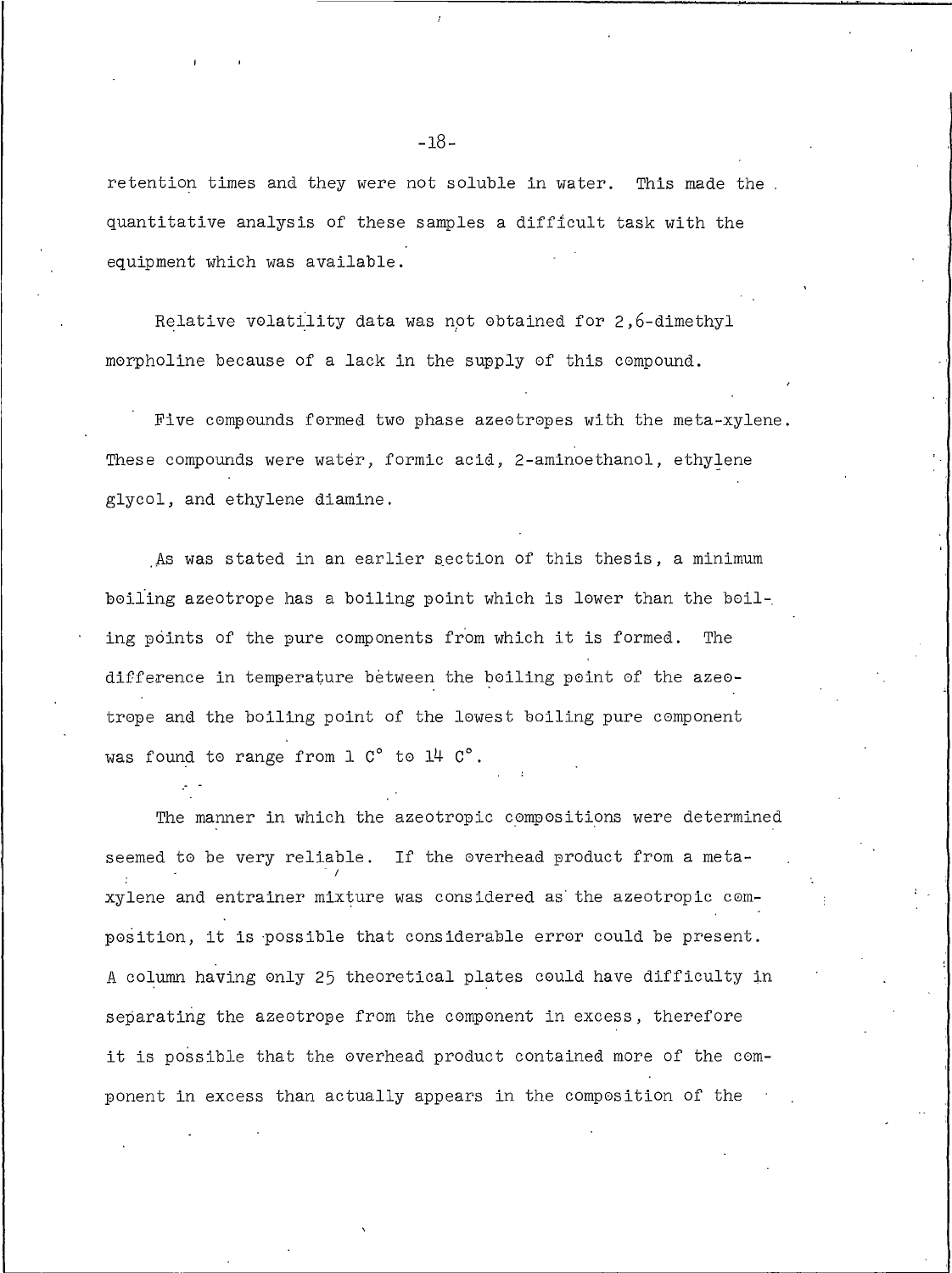azeotrope. As it was explained in earlier section of this thesis. the azeotropic composition was taken for the mixture of meta-xylene and entrainer which gave an overhead having the same composition as the bottoms. This procedure eliminated the possible error described above.

Table II lists the compositions of the azeotropes that were formed with meta-xylene. The amount of meta-xylene present in the azeotropes ranged from 8.8 weight percent, with propanol as the entrainer to  $94.7$  weight percent with ethylene glycol as the entrainer. From a commercial point of view, the less entrainer needed to form an azeotrope with the meta-xylene, the less is the expense. for chemical materials.

Quantitative analysis for the compositions of the azeotropes was accomplished by using a refractometer with a constant temperature bath. The temperature was controlled at 20  $\pm$  .2°C. Plots of refractive index versus weight percent meta-xylene for systems of meta-xylene and entrainers were used in conjunction with the refractometer to determine the azeotropic composition. Such a plot is shown in Figure 3 of the Appendix. The accuracy of these plots depends upon the difference in the refractive indexes between the meta-xylene and the entrainer. In all the cases used in this study, the refractive indexes of the two components were sufficiently different to assure good accuracy.

 $-19-$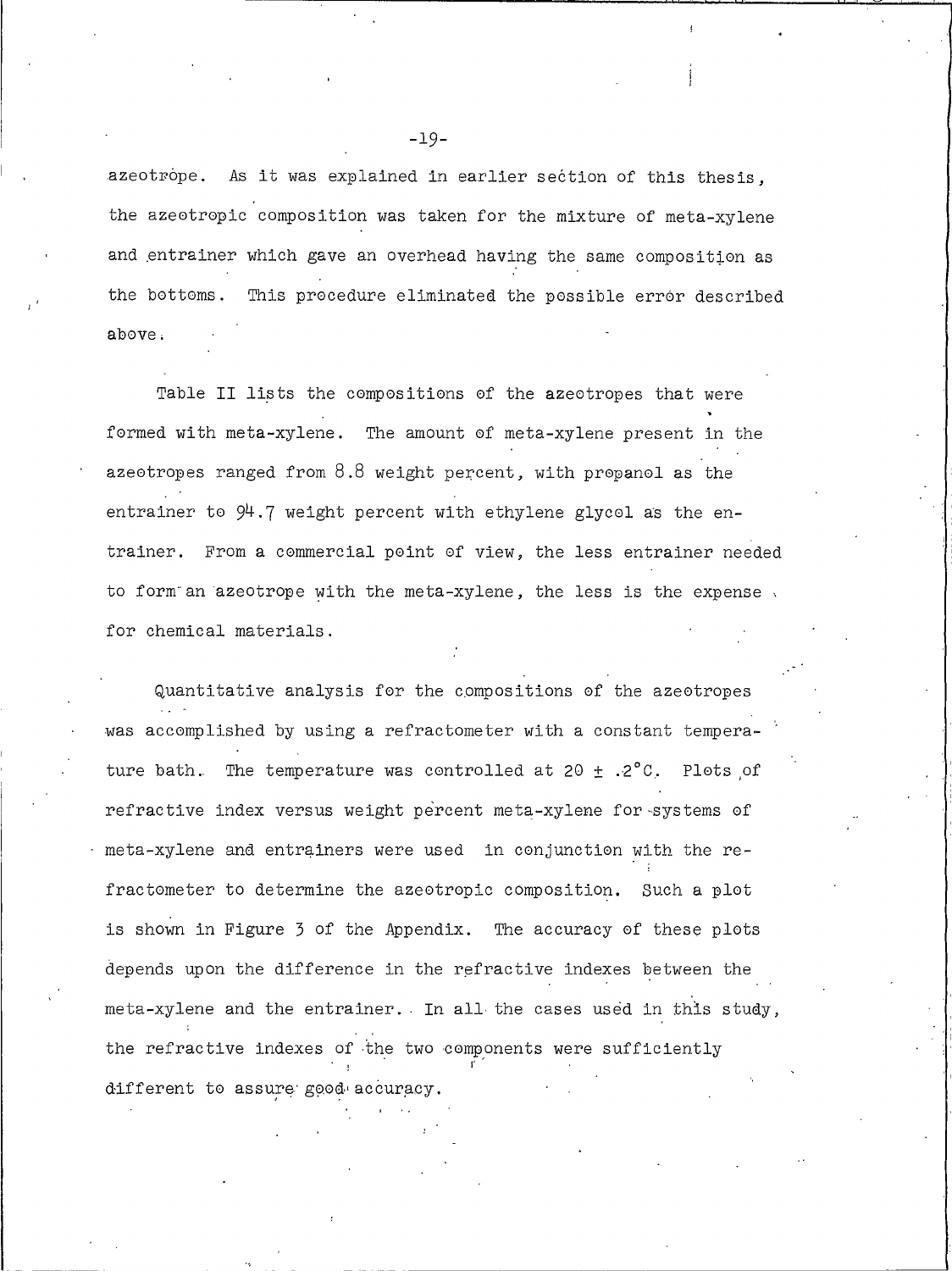The compositions of the two phase azeotropes were determined by a volumetric analysis. The volume percentages were converted to weight percentages by using the densities of the compounds taken from the literature (7).

The effect of the entrainers upon the relative volatility for meta-xylene and ortho-xylene is shown in Table III. The relative volatility for the xylenes using no entrainer was found to be 1.105. This value is the average of four determinations which ranged from 1.102 to 1.110. Values for the relative volatility when entrainers were used ranged from 1.154, with formic acid, to 1.064, with 2-chloro ethanol. Twenty-one entrainers increased the relative volatility for the xylenes, thus aiding in the separation of the isomers, while seven decreased the relative volatility and hindered the separation.

Duplicate relative volatility runs were made for all the entrainers. The values obtained from these duplicate runs agreed well. In Table III, the values obtained for the relative volatility for the two runs are listed, along with the average value of these two runs. The deviation between these duplicate runs ranged from 0.000 to 0.020 units for the value of the relative volatility, with only two entrainers exceeding the deviation of 0.0009 on the duplicate runs. Therefore, it is felt that the values from the duplicate runs agreed well within the expected experimental error.

 $-20-$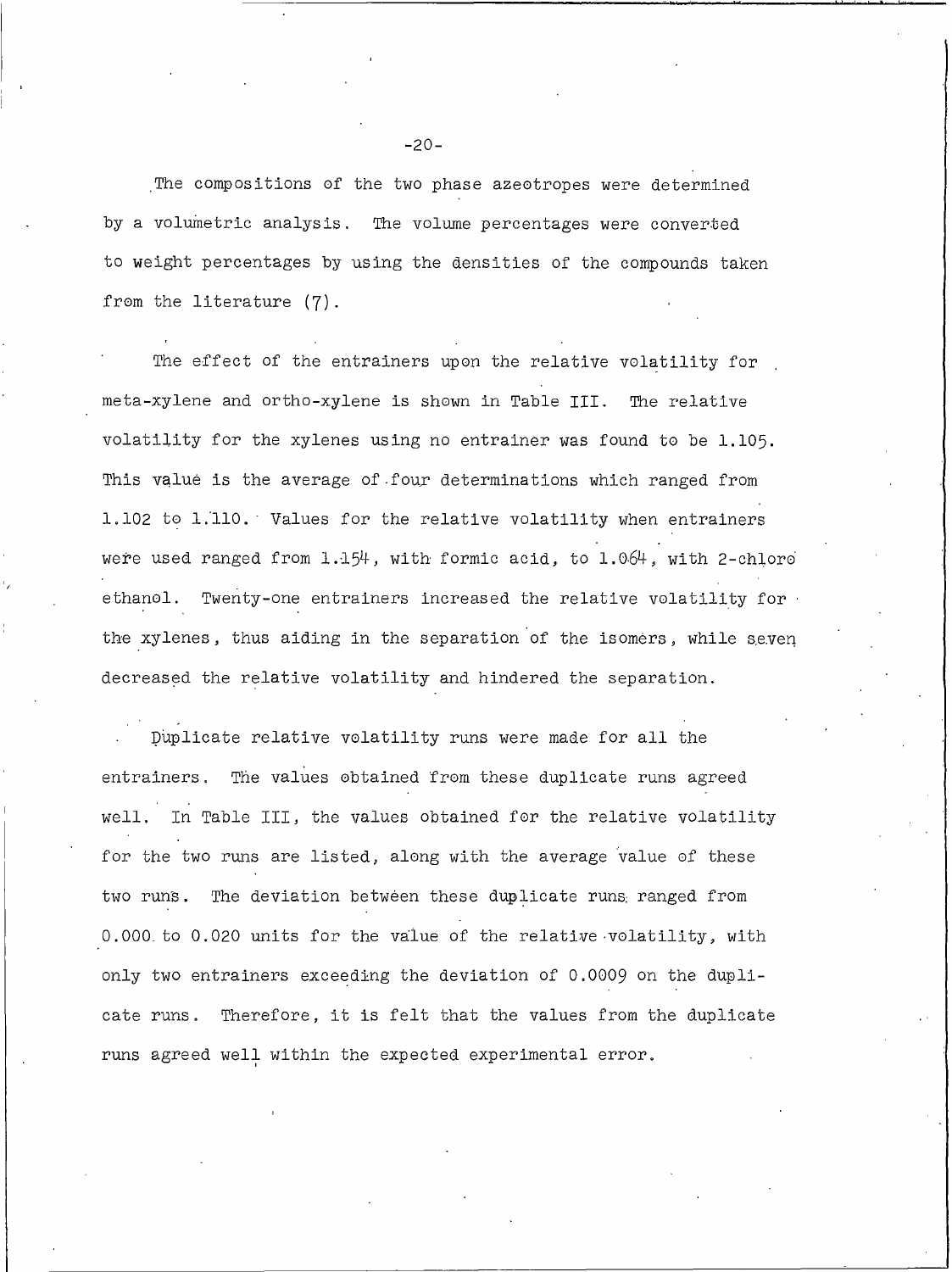Table IV compares the relative volatility results of azeotropic and straight distillation on the basis of the number of theoretical plates required to make a given separation. Since the meta-xylene and ortho-xylene used in this investigation had a purity of 99 weight percent, the number of theoretical plates was calculated on a basis of the separation of the xylene isomers to 99% purity. Using no entrainer, 97.2 theoretical plates are required to give the desired separation. When formic acid is used as an entrainer, 67.5 theoretical plates are necessary. Therefore the presence of formic acid as an entrainer with meta-xylene requires only 70 percent of the theoretical plates needed for straight rectification of the xylene isomers.

The Fenske equation, as shown in the sample calculations, was used to calculate the number of theoretical plates required for the above separation. Since this equation is valid only at conditions of total reflux, and since commercial operations would require something less than an infinite reflux ratio, the number of theoretical plates required would increase with a decrease in reflux ratio. However, the ratio of theoretical plates needed for azeotropic distillation to that needed for straight rectification at total reflux shows the effect of azeotropic distillation on the separation.

The values of the relative volatilities listed in Table III are subject to a small amount of error. By examining the Fenske

 $-21-$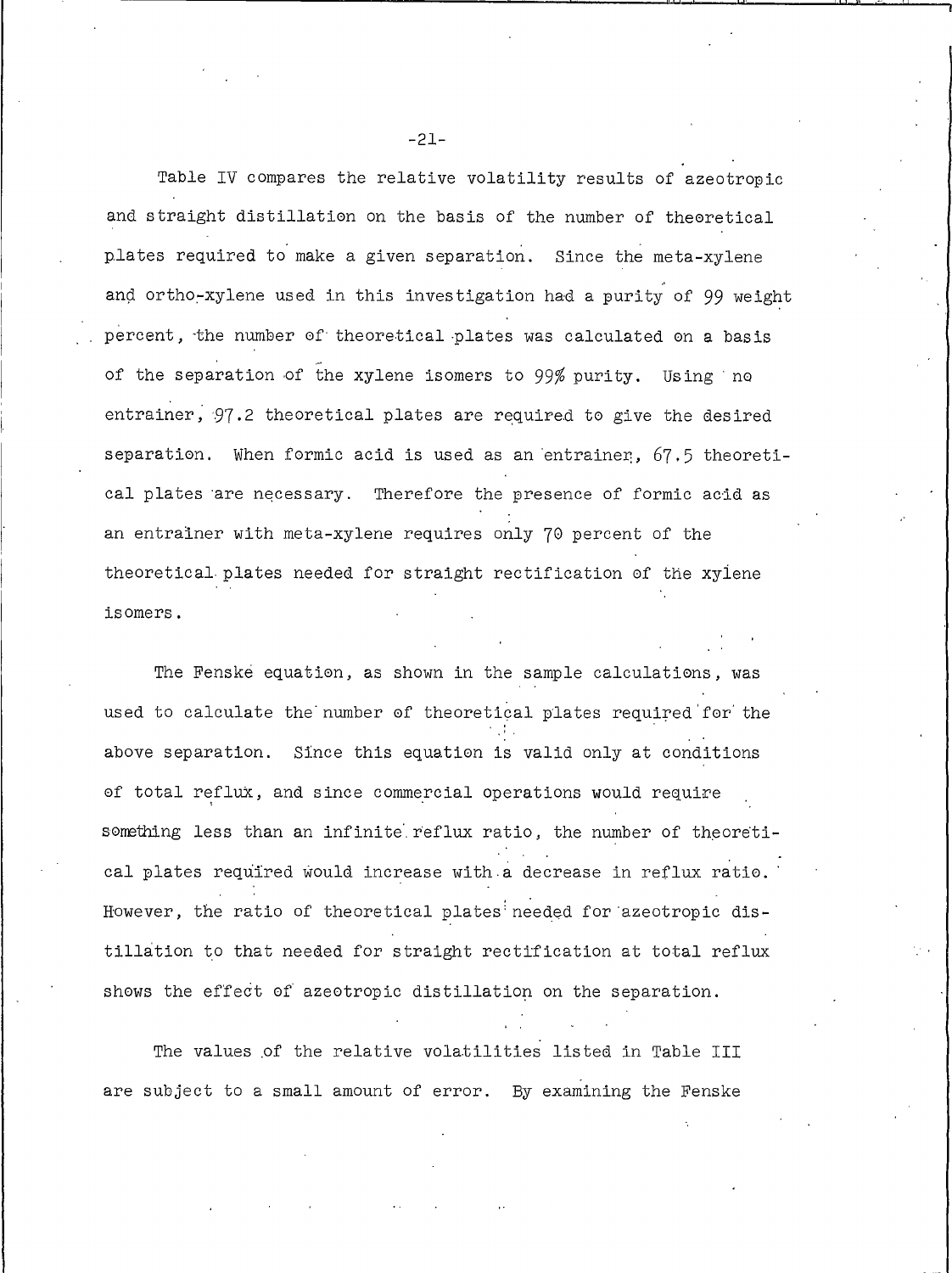equation, page 7, it is seen that the relative volatility is dependent upon the number of theoretical plates in a column, and the amounts of the xylenes present in the overhead and bottoms. An error in the number of theoretical plates could result from changing boil-up rates for different runs. The boil-up rate was maintained as close as experimentally possible at a constant value. If the boil-up rate did change enough to cause an increase of one theoretical plate in the column, the relative volatility would be in error by 0.004 units from the relative volatility calculated using the number of plates obtained from the column's calibration.

Errors in the quantitative analysis of the overhead and. bottoms products would also produce an error in the value for the relative volatility. A certain amount of error exists within the gas chromatograph and recording unit, however, it is felt that this error in the equipment is negligible in the comparison of the relative volatilities. A possible error exists in calculating the weight percents of the xylenes from the areas under the chromatogram peaks. An error of one weight percent in the quantitative analysis of the xylenes causes an error of 0.003 units in the relative volatility. By using samples of known composition, it was experimentally determined that a maximum error of one weight percent resulted in the quantitative analysis.

 $-22-$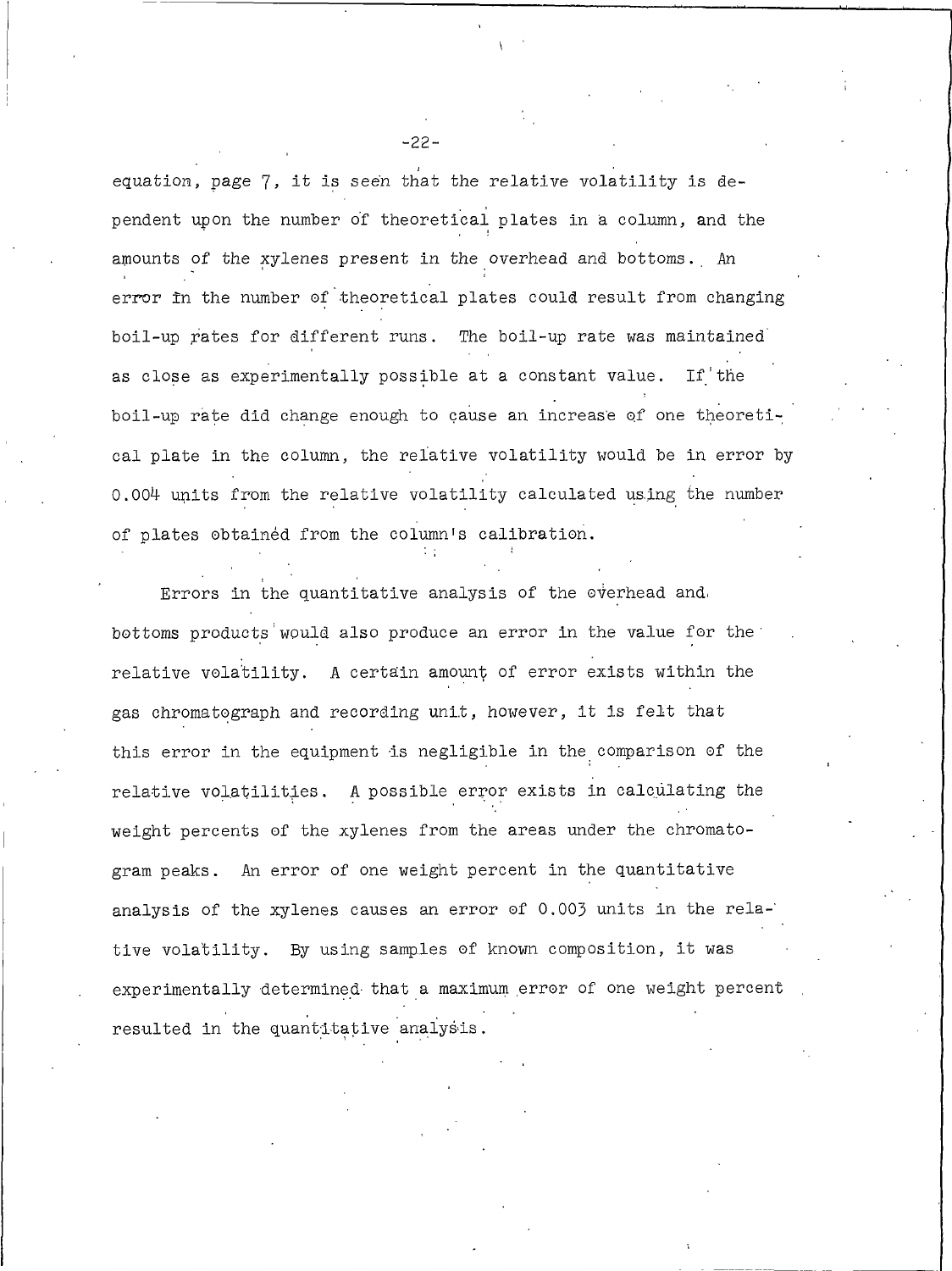By experimentally varying the boil-up rate, it was determined that the number of theoretical plates in the column varied by three plates depending on the boil-up rate used. This change of three plates in the column would cause an error of 0.012 units in the relative volatility. Therefore it seems that the results obtained from this investigation possess only small amounts of error which do not alter the conclusions of the study.

There seems to be no correlation of the molecular structure and the boiling points of the entrainers with the relative volatilities listed in Table III. The difference in the boiling points of the azeotrope and the pure components from which it was formed did not give a correlation with the obtained relative volatilities.

 $-23-$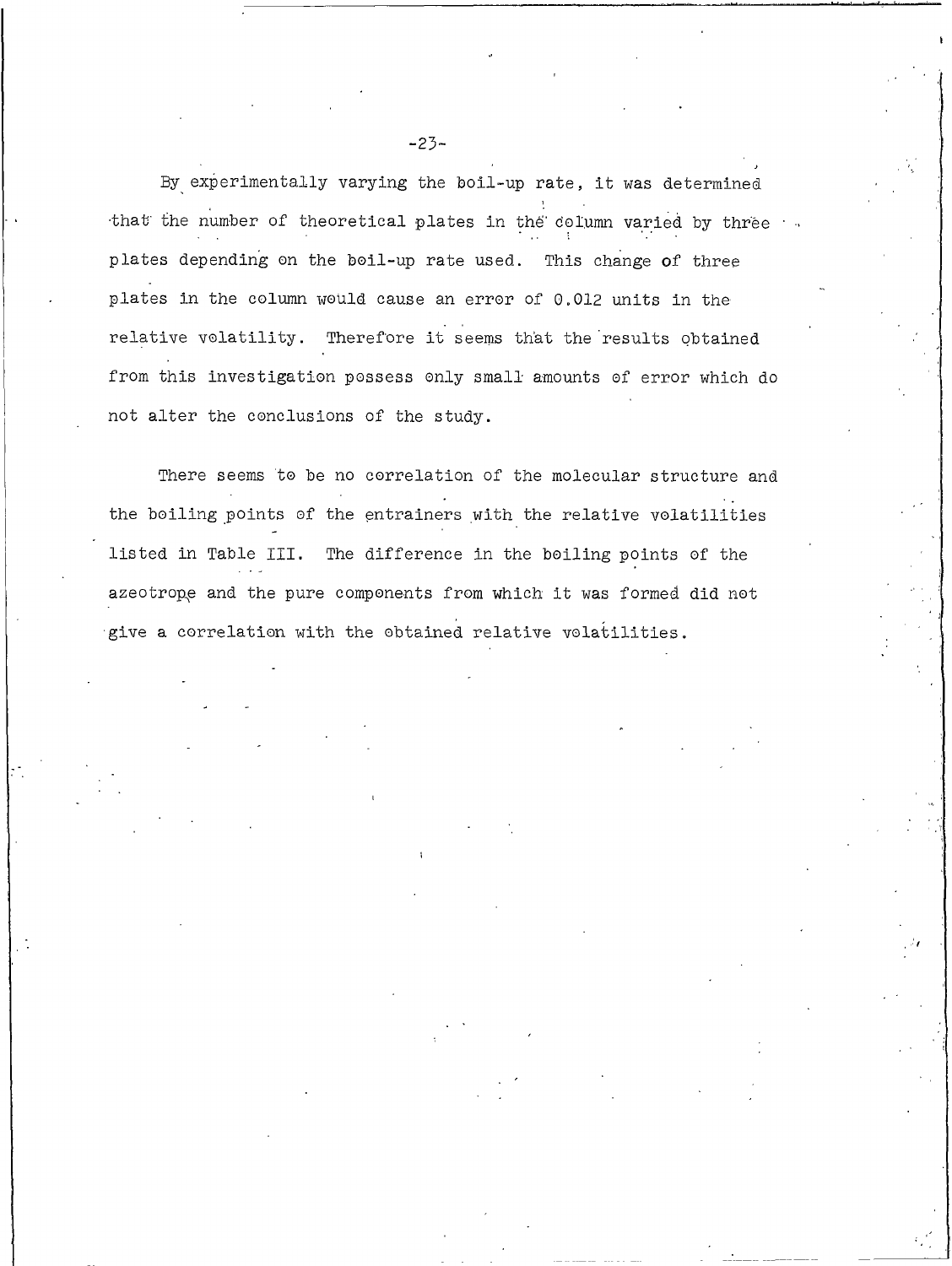## CONCLUSIONS

By applying the principle of azeotropic distillation to the separation of meta-xylene from ortho-xylene, it is possible to separate these isomers using fewer theoretical plates than would be required for a straight rectification process.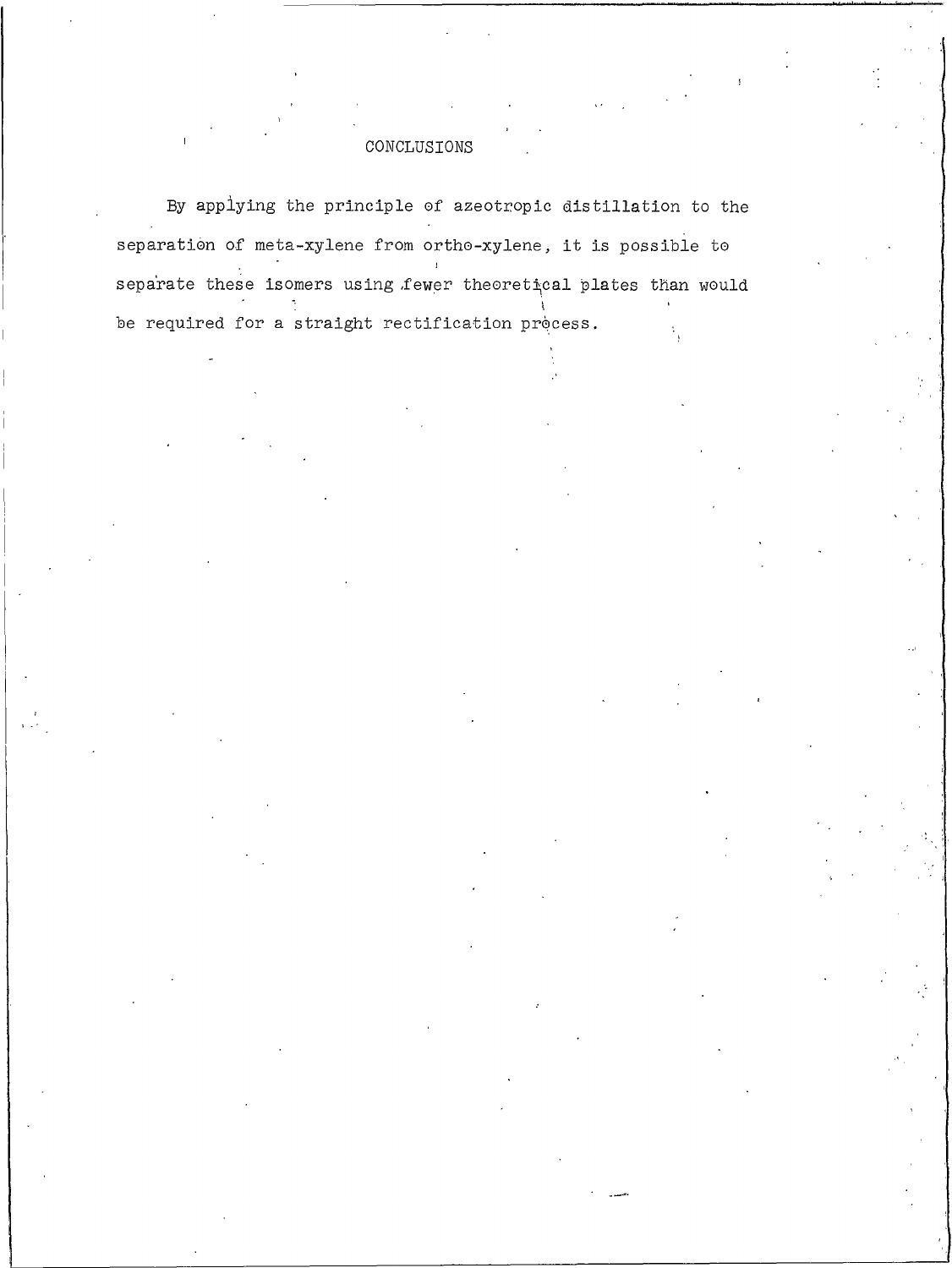## SAMPLE CALCULATIONS

Calculation of relative volatility - using Fenske equation

$$
\alpha^{n+1} = \frac{y_m \cdot x_o}{x_m \cdot y_o}
$$
  
\nwhere  $\alpha = \text{relative volatility}$   
\n $\therefore$  in = number of theoretical plates in the column  
\n $\alpha \cdot y_o$  = mole percent\* of meta-xylene and ortho-xylene  
\nin the overhead product  
\n $x_m \& x_o$  = mole percent of meta-xylene and ortho-xylene  
\nin the bottoms product  
\nSample calculation for formic acid Run 1:

$$
y_m = 96.0
$$
  $y_o = 4.0$   
 $x_m = 34.0$   $x_o = 66.0$   
 $n = 25$ 

$$
\times^{26} = \frac{(96.0)(66.0)}{(\frac{4.0}{34.0})} = 46.5
$$

 $\alpha = 1.159$ 

Calculation of the number of theoretical plates needed to give an overhead composition of 99 weight percent m-xylene, and a bottoms composition of 1 weight percent m-xylene...

Sample calculation using no entrainer:

1.105 
$$
m + 1 = \frac{(99)(99)}{(1)(1)} = 9801
$$
  
\n $n + 1 = \frac{\ln 9801}{\ln 1.105} = 98.2$   
\n $n = 97.2$ 

\*Because of equal molecular weights, mole percent equals weight percent for systems involving the two xylene isomers.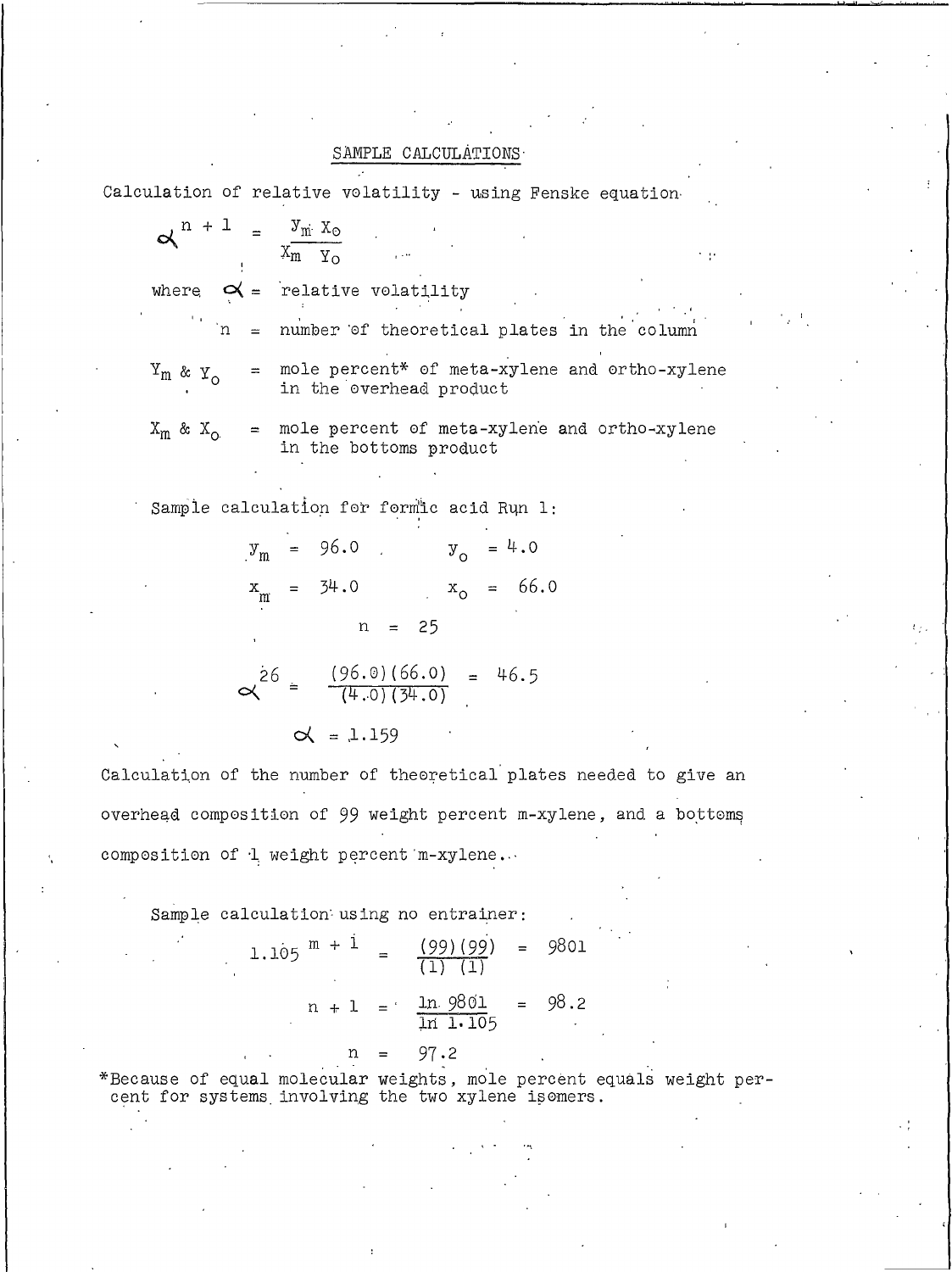Sample calculation of the Number of theoretical plates needed using formic acid as the entrainer:

> $1.154 = 9801$  $n + 1 = \frac{\ln 9801}{\ln 1.154}$  $= 68.5$  $= 67.5$  $\mathbf n$

Calculation of the ratio of the number of theoretical plates needed for azeotropic distillation to that needed for straight distillation--

Sample calculation using formic acid as the entrainer:

| ratio |  |          | plates for azeotropic distillation |  |  |
|-------|--|----------|------------------------------------|--|--|
|       |  |          | plates for straight distillation   |  |  |
|       |  | $= 67.5$ |                                    |  |  |
|       |  | 97.2     |                                    |  |  |
|       |  | $= 10$   |                                    |  |  |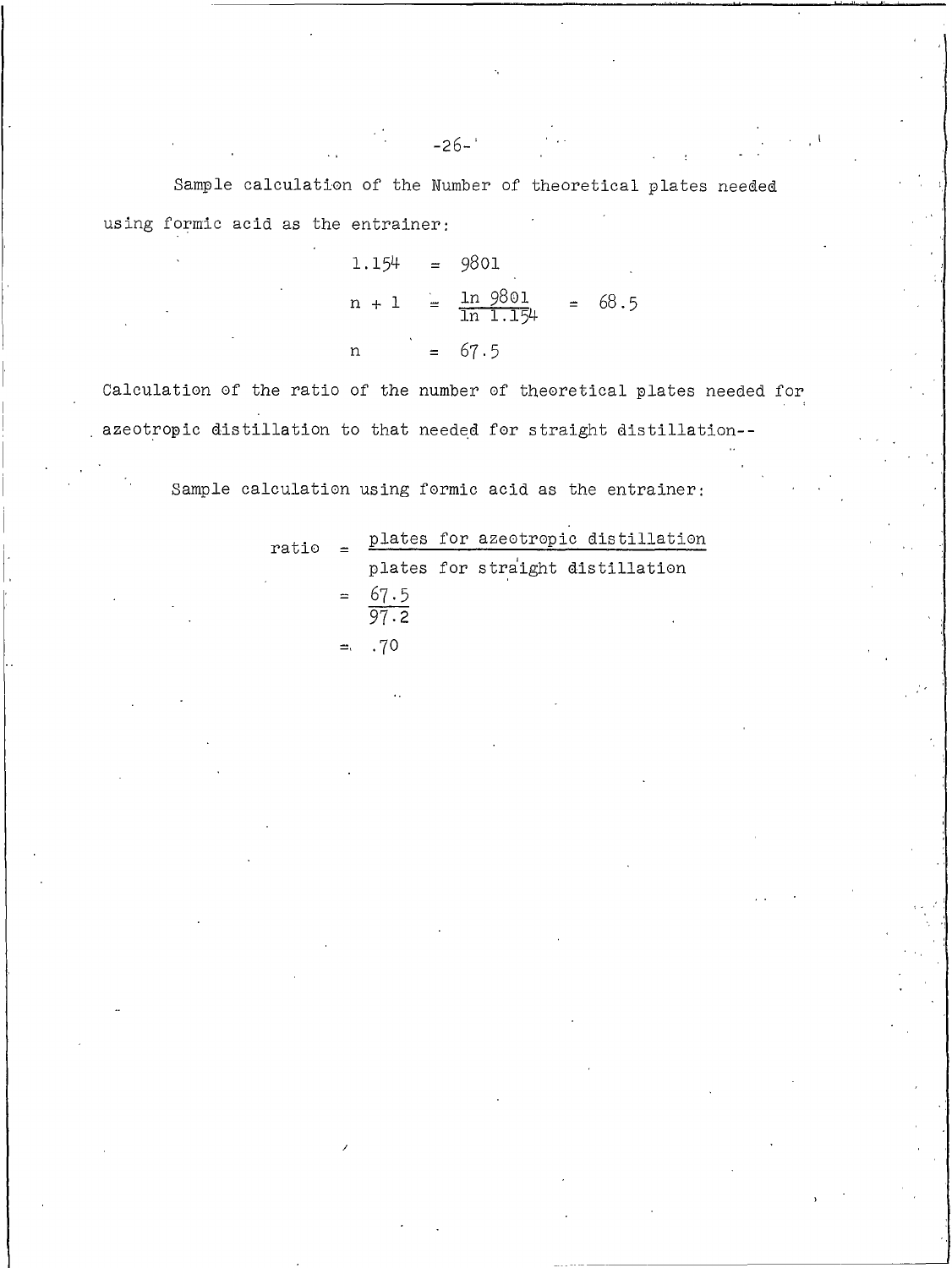# APPENDIX

 $-27-$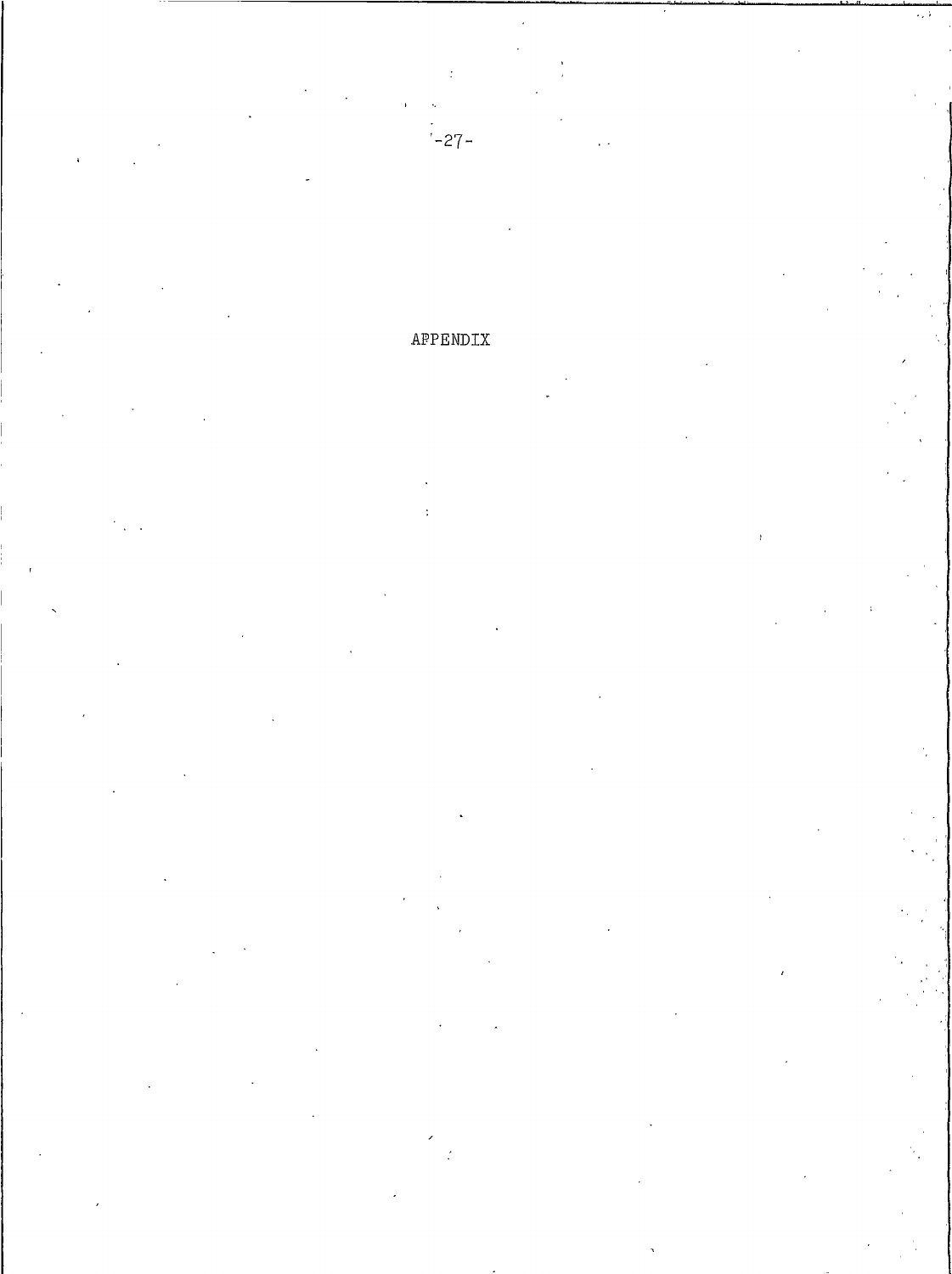